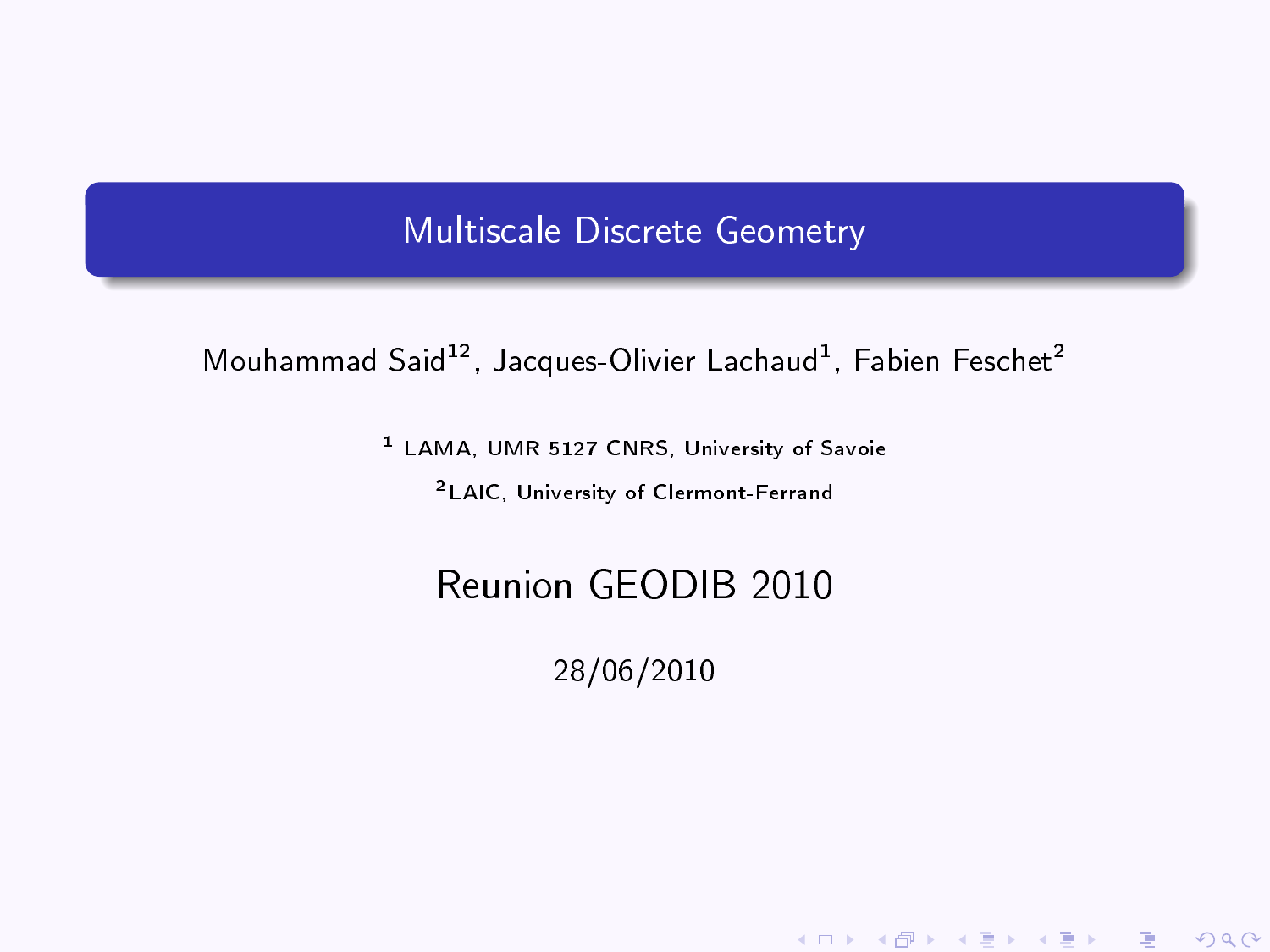### Introduction

#### Objective

- Understanding the multiscale behaviour of digital shapes
- Analytical description, extract geometric characteristics

#### Contribution

- **4** Analytic description of subsampled standard digital lines (DL), and DSS.
- <sup>2</sup> Output-sensitive algorithms for recognizing digital straight segments included in known DL.
- <sup>3</sup> Output-sensitive algorithm for subsampling a digital shape boundary.



M. Said, J.-O. Lachaud, F. Feschet [Multiscale Discrete Geometry](#page-0-0)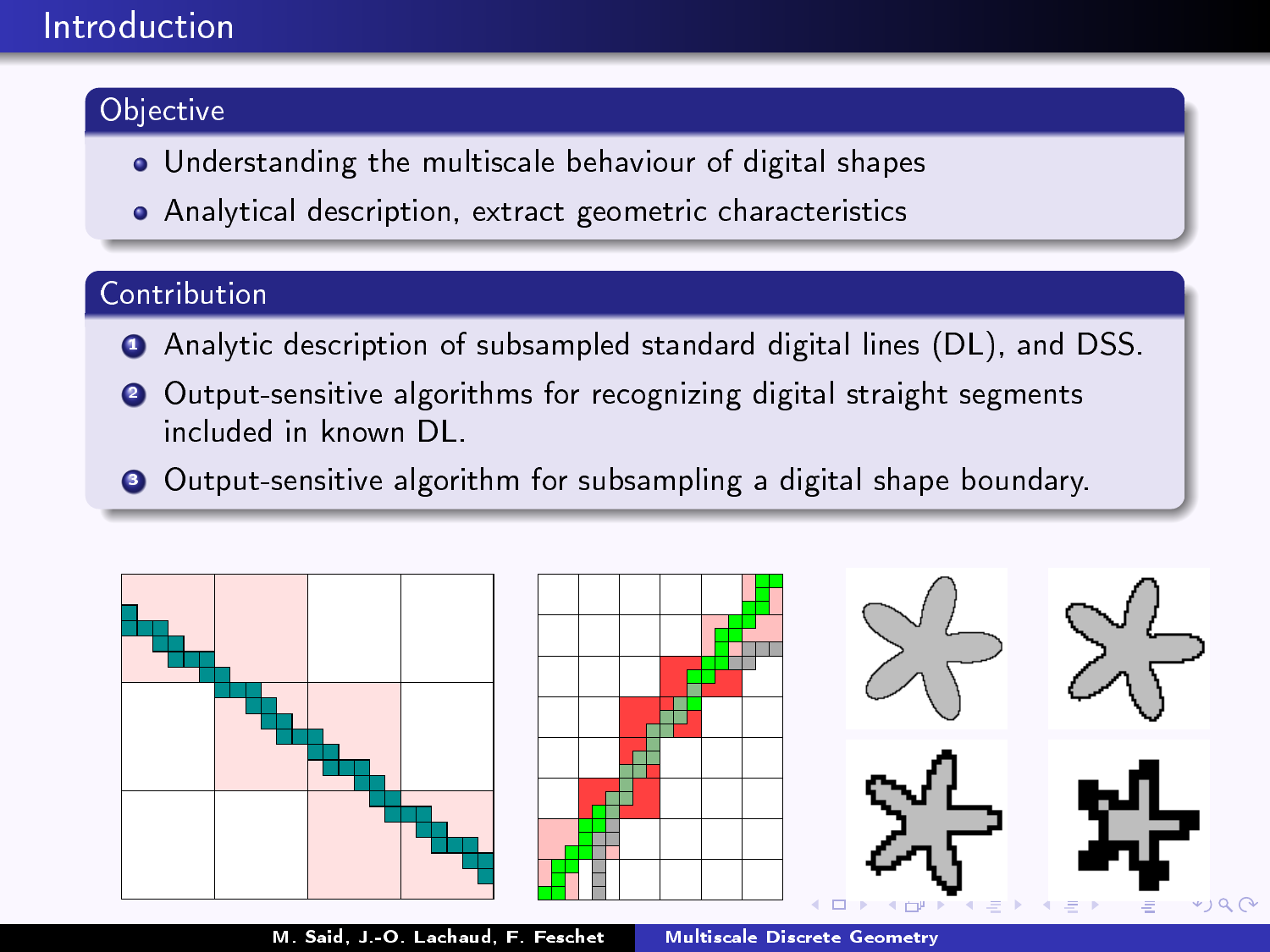## Covering of a standard Digital Line by a lower resolution grid

Extension of [Figueiredo99] to standard digital line

Theorem 1 (Second and Fourth Quadrants)

The digital straight line  $\Delta$  of  $S(h, v)$  covering the standard digital line  $D(a, b, \mu)$ of  $\mathbb{Z}^2$  is defined by :

$$
-p+Q_2-Q_1+SI\leq \alpha X+\beta Y< Q_3-Q_2+SS
$$

where 
$$
\alpha = \frac{ah}{g}
$$
,  $\beta = \frac{bv}{g}$ ,  $g = \gcd(ah, bv)$ ,  $p = \alpha + \beta$ ,  $Q_k = \left[\frac{(k-1)\mu + k(a+b)-1}{g}\right]$ ,  
\n $R_k = \left\{\frac{(k-1)\mu + k(a+b)-1}{g}\right\}$ ,  $k = 1, 2, 3$ .



 $2990$ 

重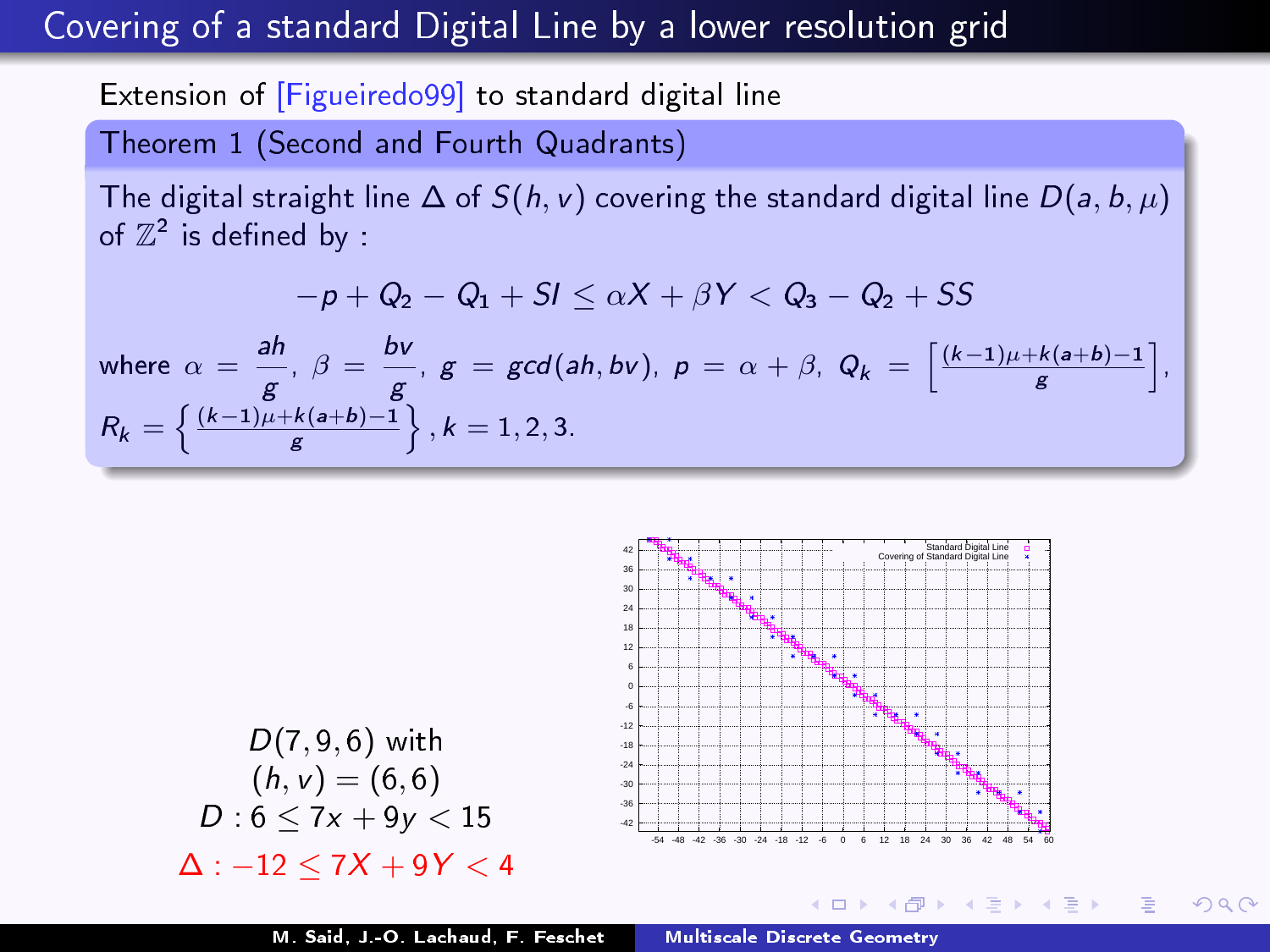Theorem 2

The covering line  $\Delta$  is standard.

i.e. 
$$
(Q_3 - Q_2 + SS) - (-p + Q_2 - Q_1 + SI) = \alpha + \beta
$$



イ何 ト イヨ ト イヨ ト

4 D F

 $E = \Omega Q$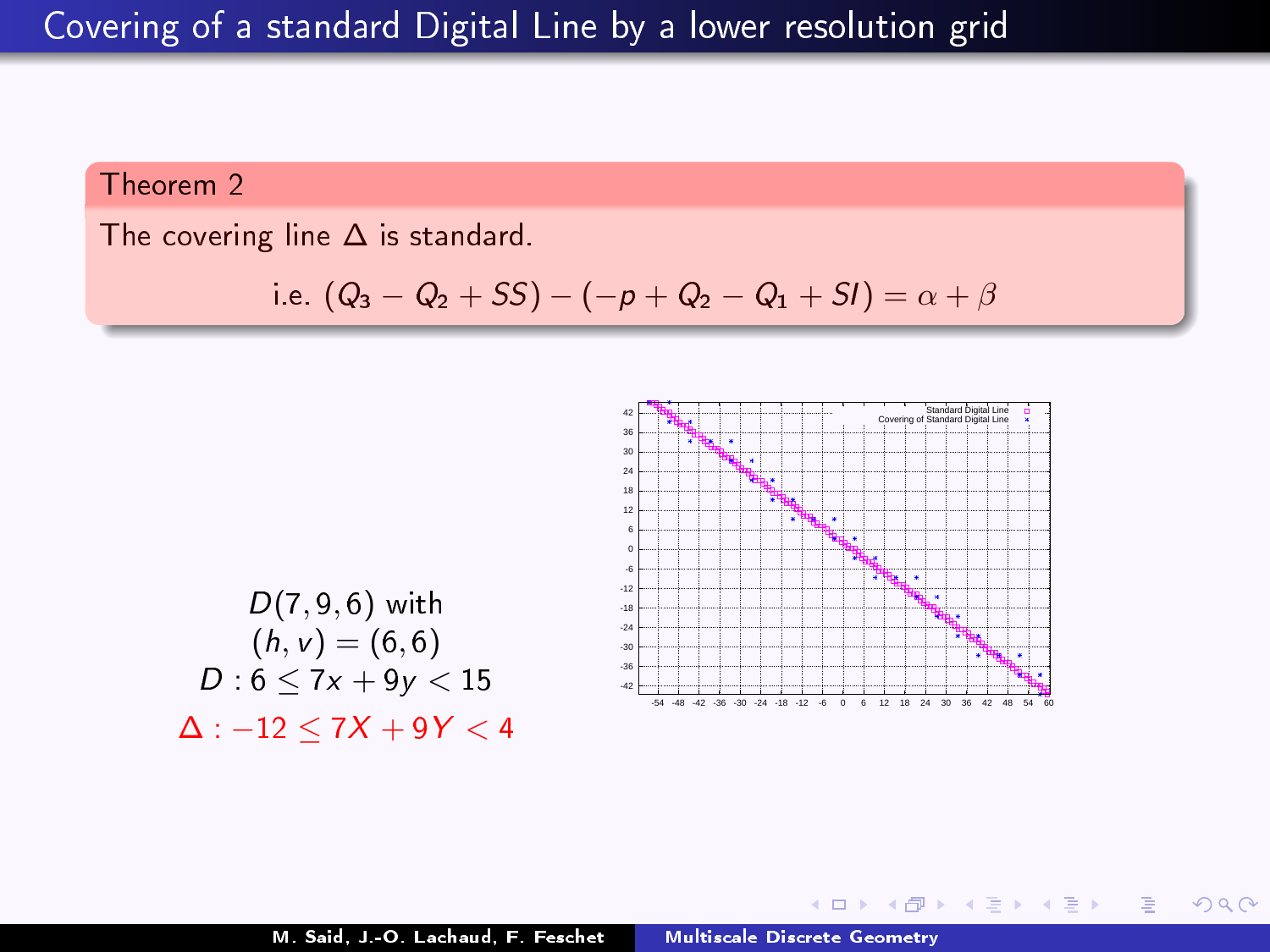#### Extension of [Figueiredo99] to standard digital line

Theorem 3 (First and Third Quadrants)

h

The digital straight line  $\Delta$  of  $S(h, v)$  covering the standard digital line  $D(a, b, \mu)$ of  $\mathbb{Z}^2$  is defined by :

$$
-p_1 + Q'_2 - Q'_1 + S \le \alpha X - \beta Y < p_2 + Q'_3 - Q'_2 + SS
$$
\nwhere  $\alpha = p_1 = \frac{ah}{g}$ ,  $\beta = p_2 = \frac{bv}{g}$ ,  $g = \gcd(ah, bv)$ ,  $p = \alpha + \beta$ ,  $Q'_k = \left[\frac{(k-1)\mu + k a + b - 1}{g}\right]$ ,  $R'_k = \left\{\frac{(k-1)\mu + k a + b - 1}{g}\right\}$ ,  $k = 1, 2, 3$ , and,

\n
$$
SI = \left\{\n\begin{array}{ccc}\n0 & \text{if } & R'_2 \le R'_1 \\
1 & \text{otherwise}\n\end{array}\n\right.\n\quad\nSS = \left\{\n\begin{array}{ccc}\n0 & \text{if } & R'_3 \le R'_2 \\
1 & \text{otherwise}\n\end{array}\n\right.
$$

化重变 化重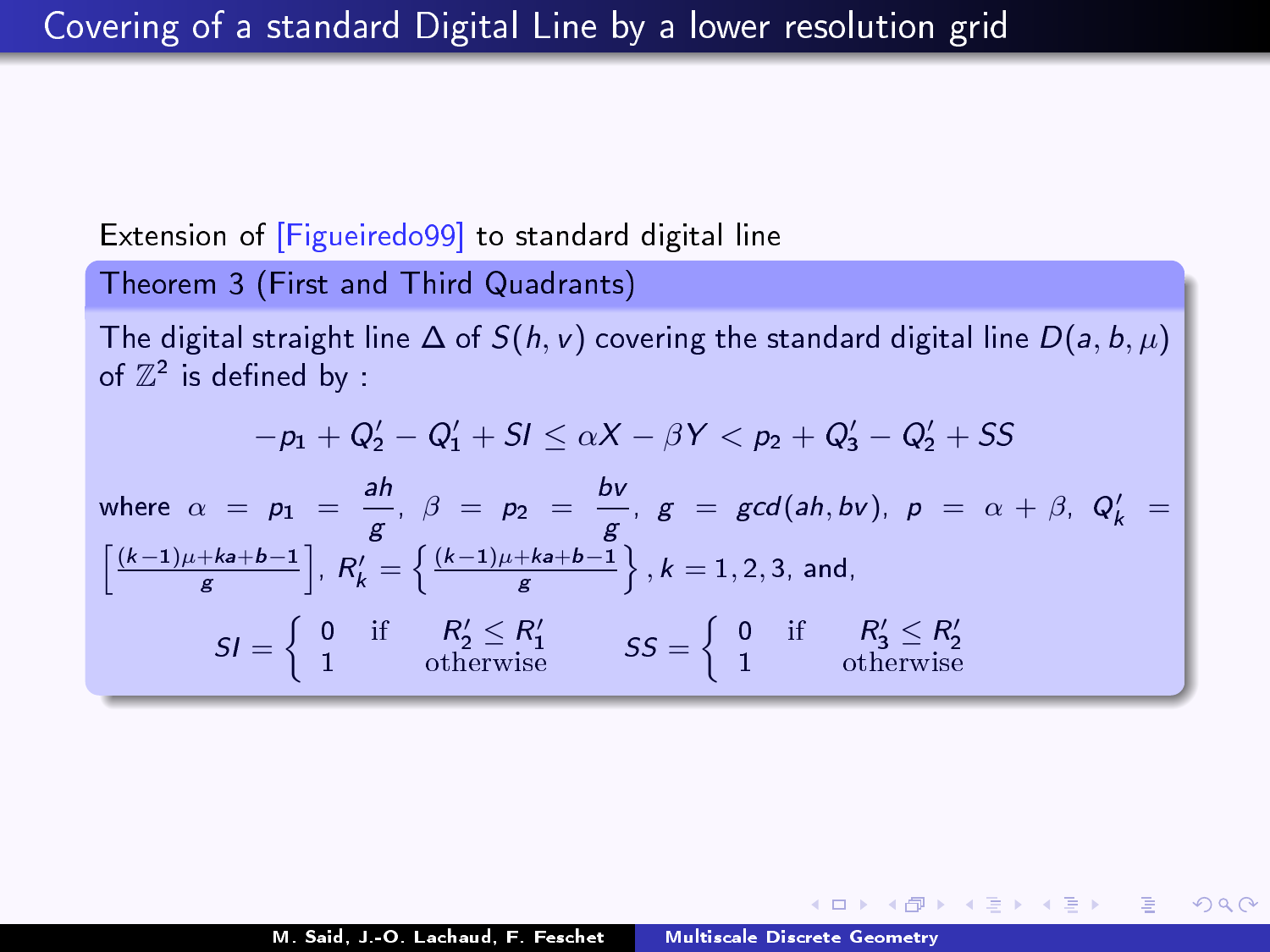- Digital shape boundary made of digital segments not lines
- Hard to get an analytical description

| Proposition 3        |             |                                                |
|----------------------|-------------|------------------------------------------------|
|                      | subsampling |                                                |
| standard line D      |             | standard line $D'(a', b', \mu')$               |
|                      |             |                                                |
| standard segment $S$ |             | standard segment $S'$                          |
|                      |             | slope = ancestor of $\frac{a'}{b'}$ in SB tree |



Stern-Brocot Tree, hierarchy containing all the positive irreductible rational fractions

#### Problem

How to determine slope and shift of segment  $S'$  ?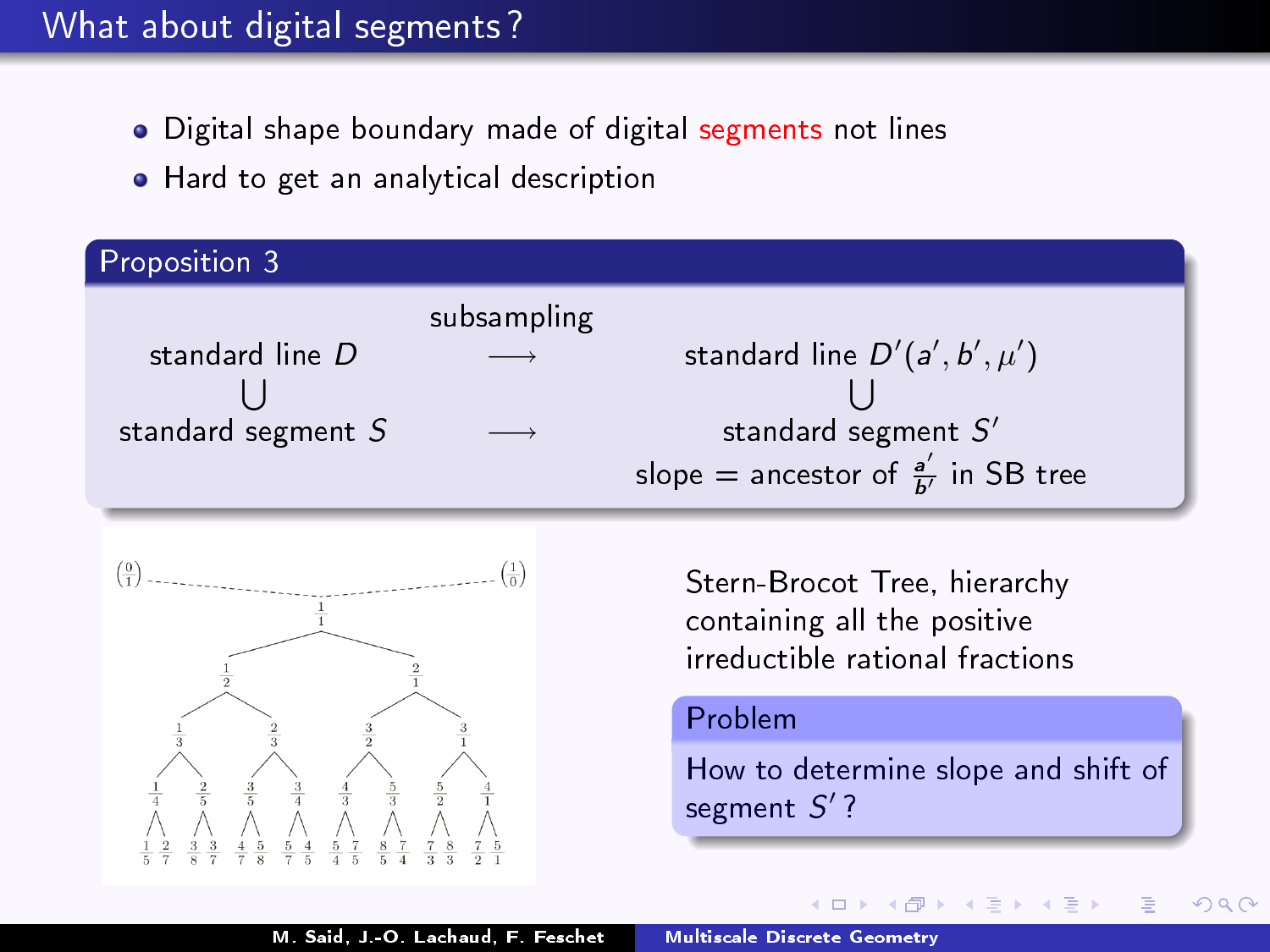- we know that  $S'\subset D'$ ,  $D'$  with known characteristics
- variant of DSS recognition algorithm DR95 [Debled,Reveillès95]
- **.** test only possible weakly exterior leaning points



 $QQ$ 

化重氮 化重氮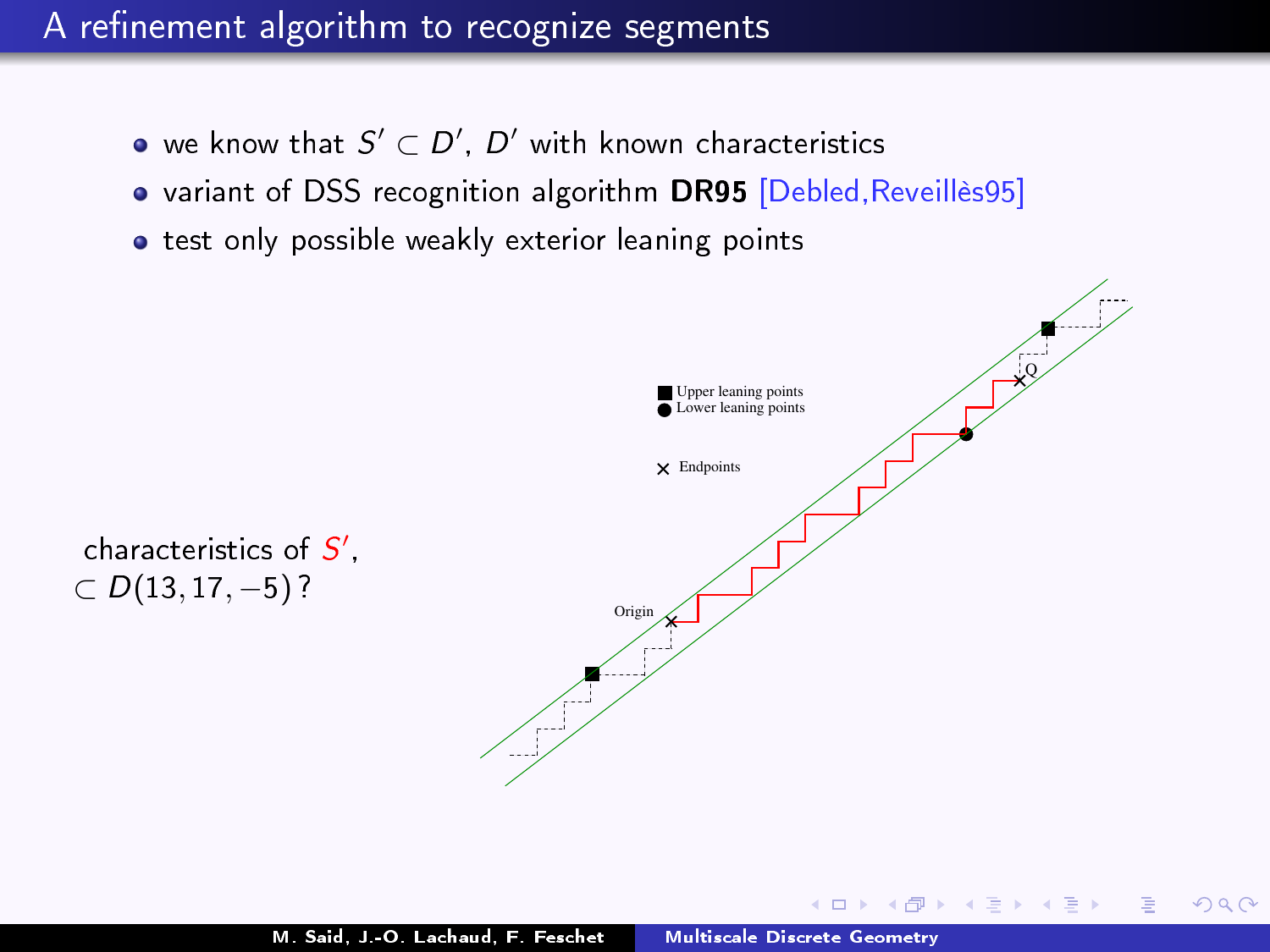- we know that  $S'\subset D'$ ,  $D'$  with known characteristics
- variant of DSS recognition algorithm DR95 [Debled,Reveillès95]
- o test only possible weakly exterior leaning points



4 D F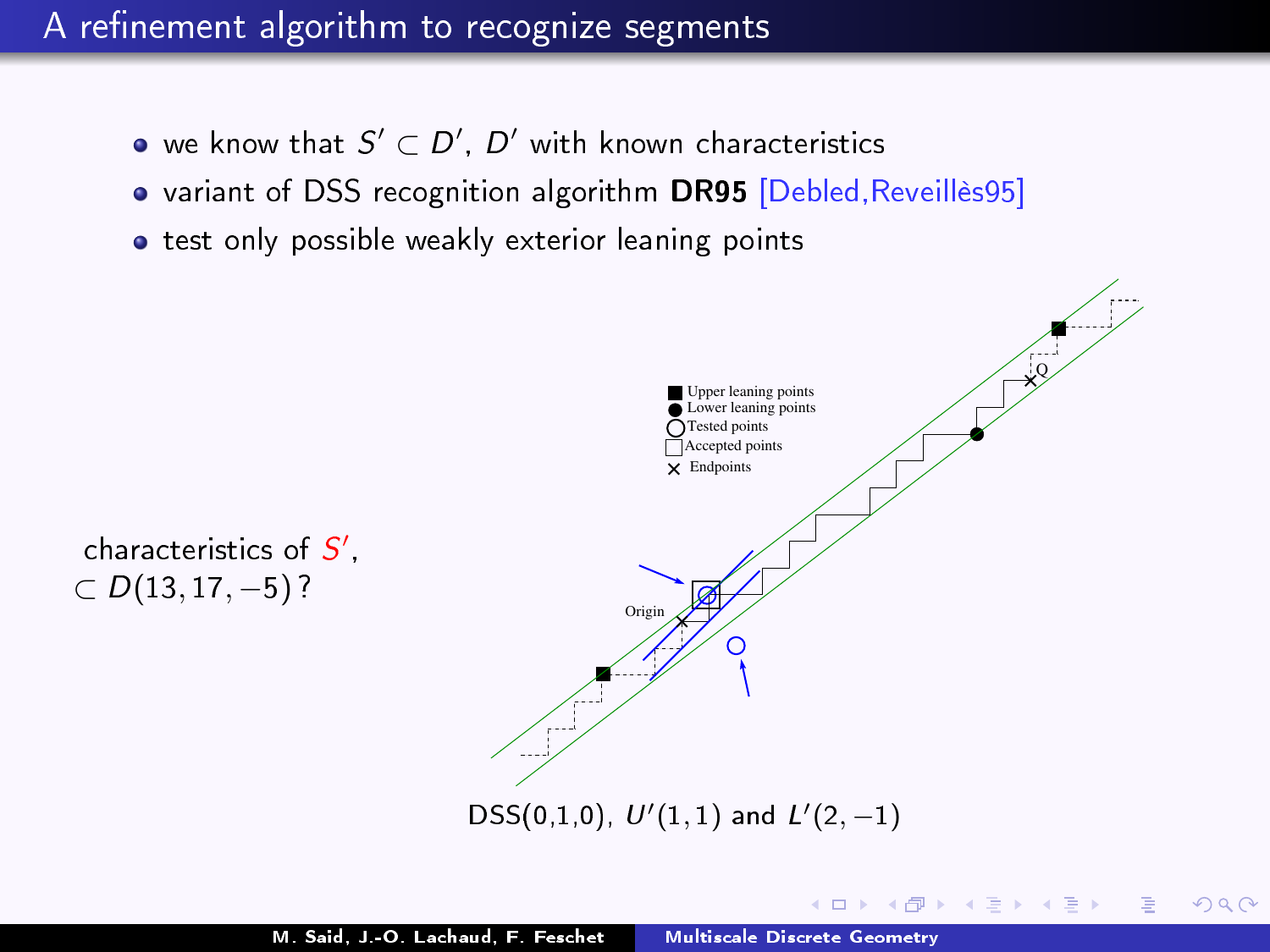- we know that  $S'\subset D'$ ,  $D'$  with known characteristics
- variant of DSS recognition algorithm DR95 [Debled,Reveillès95]
- o test only possible weakly exterior leaning points



 $-10<sup>-1</sup>$ 

∢ 重 ≯ → (重 ≯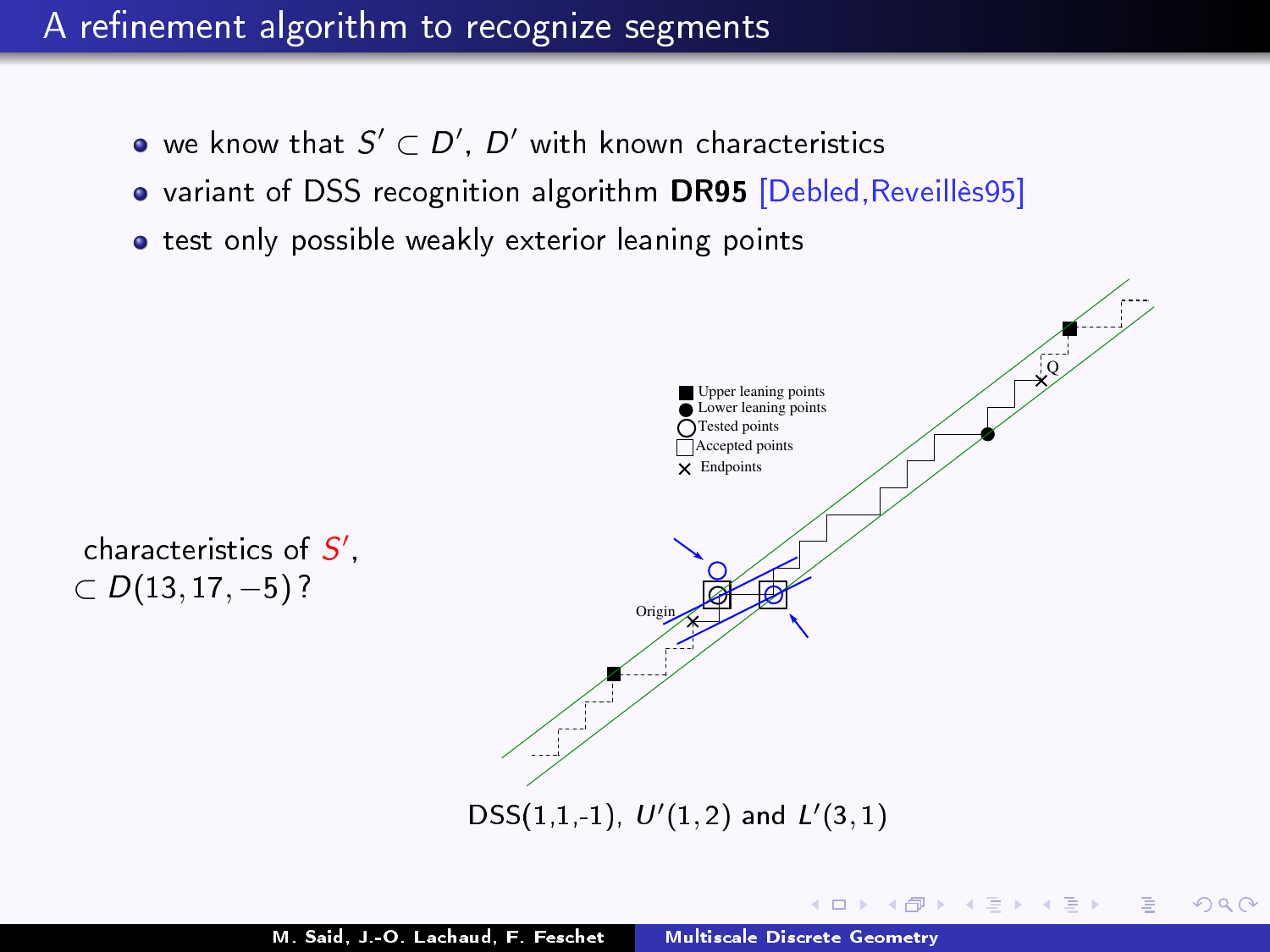- we know that  $S'\subset D'$ ,  $D'$  with known characteristics
- variant of DSS recognition algorithm DR95 [Debled,Reveillès95]
- o test only possible weakly exterior leaning points

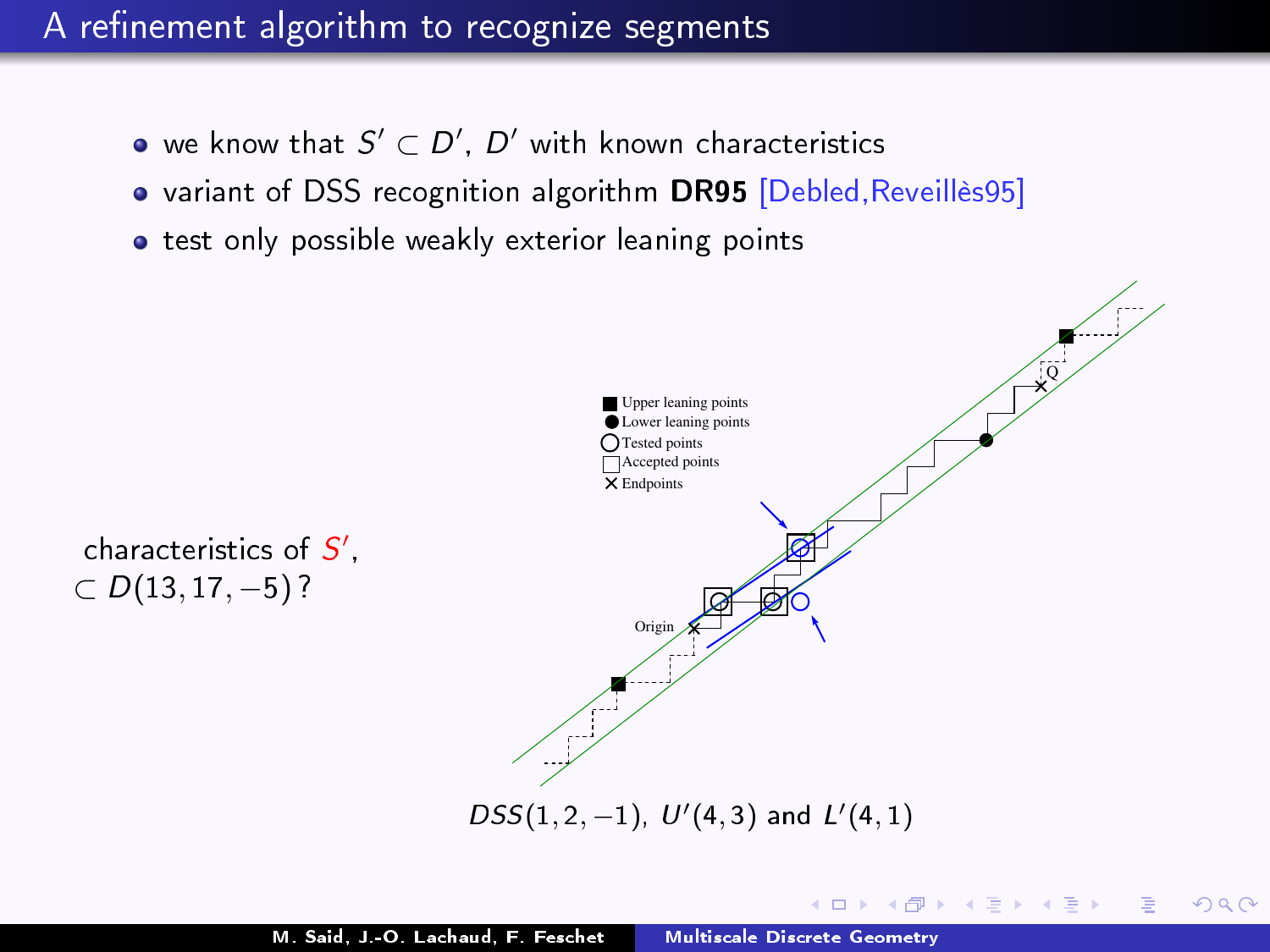- we know that  $S'\subset D'$ ,  $D'$  with known characteristics
- variant of DSS recognition algorithm DR95 [Debled,Reveillès95]
- o test only possible weakly exterior leaning points



 $-10<sup>-10</sup>$ 

 $\triangleright$  and  $\exists$   $\triangleright$  and  $\exists$   $\triangleright$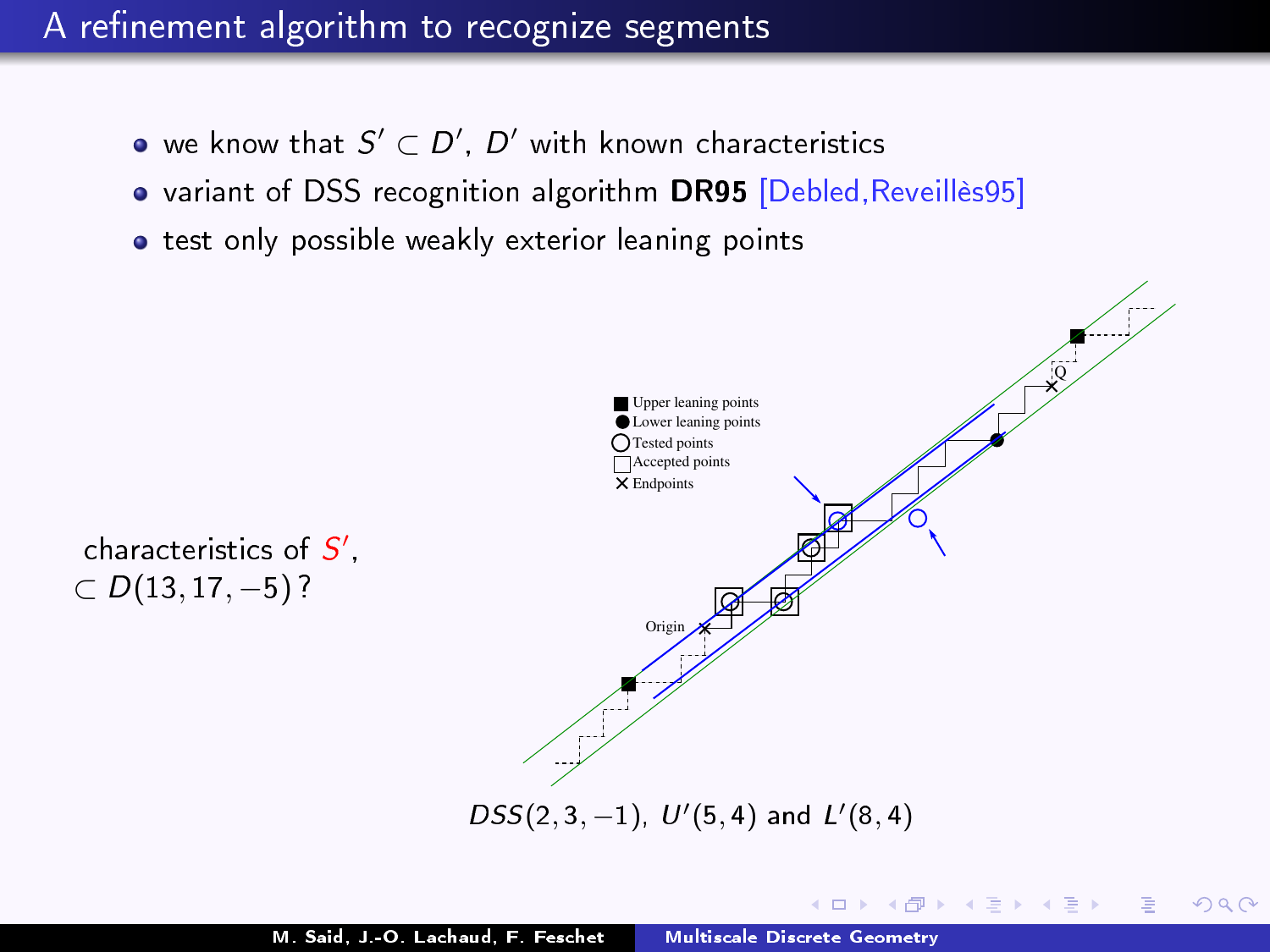- we know that  $S'\subset D'$ ,  $D'$  with known characteristics
- variant of DSS recognition algorithm DR95 [Debled,Reveillès95]
- o test only possible weakly exterior leaning points

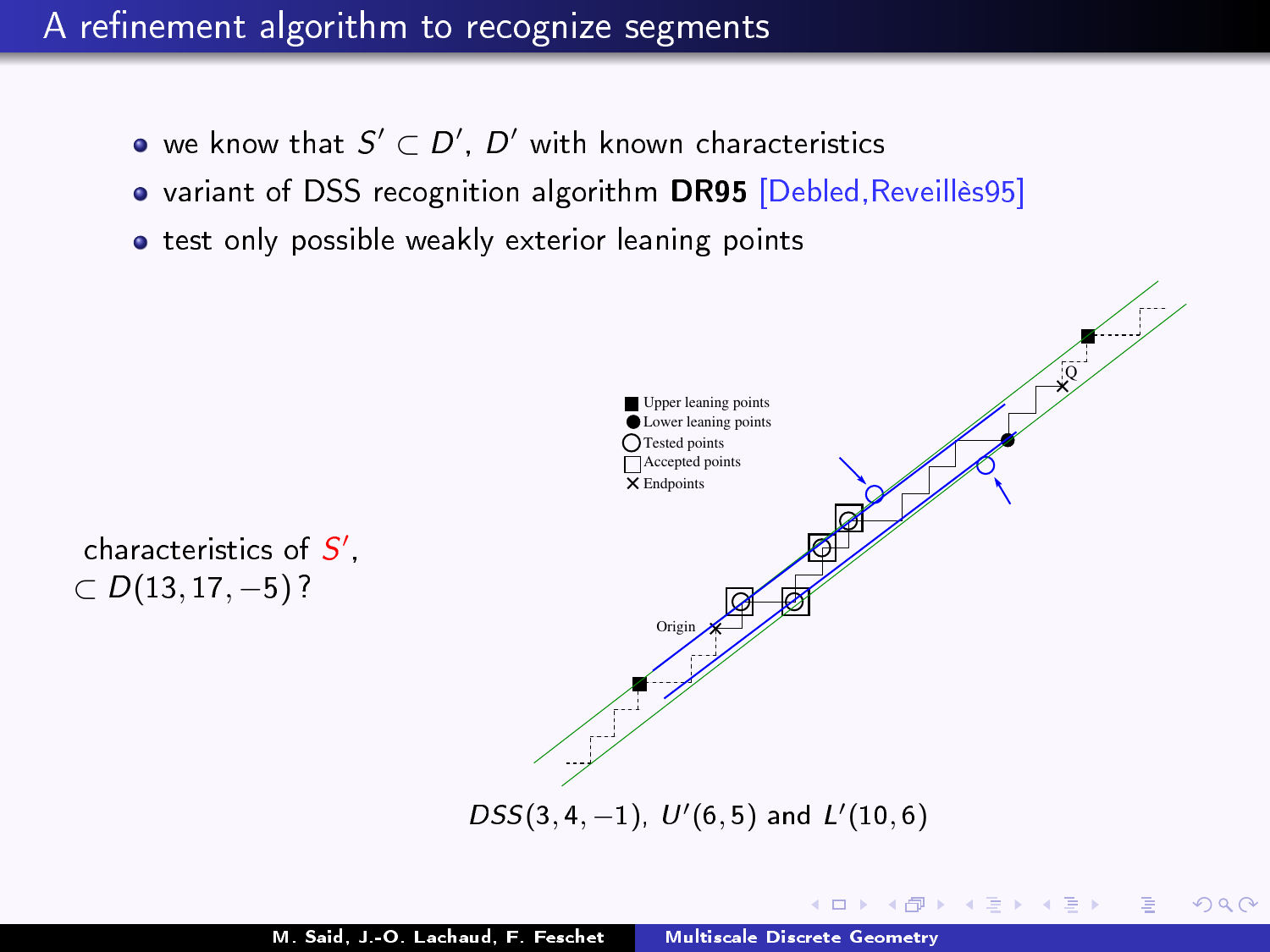- we know that  $S'\subset D'$ ,  $D'$  with known characteristics
- variant of DSS recognition algorithm DR95 [Debled,Reveillès95]
- o test only possible weakly exterior leaning points



 $-10<sup>-1</sup>$ 

メミメ メミメ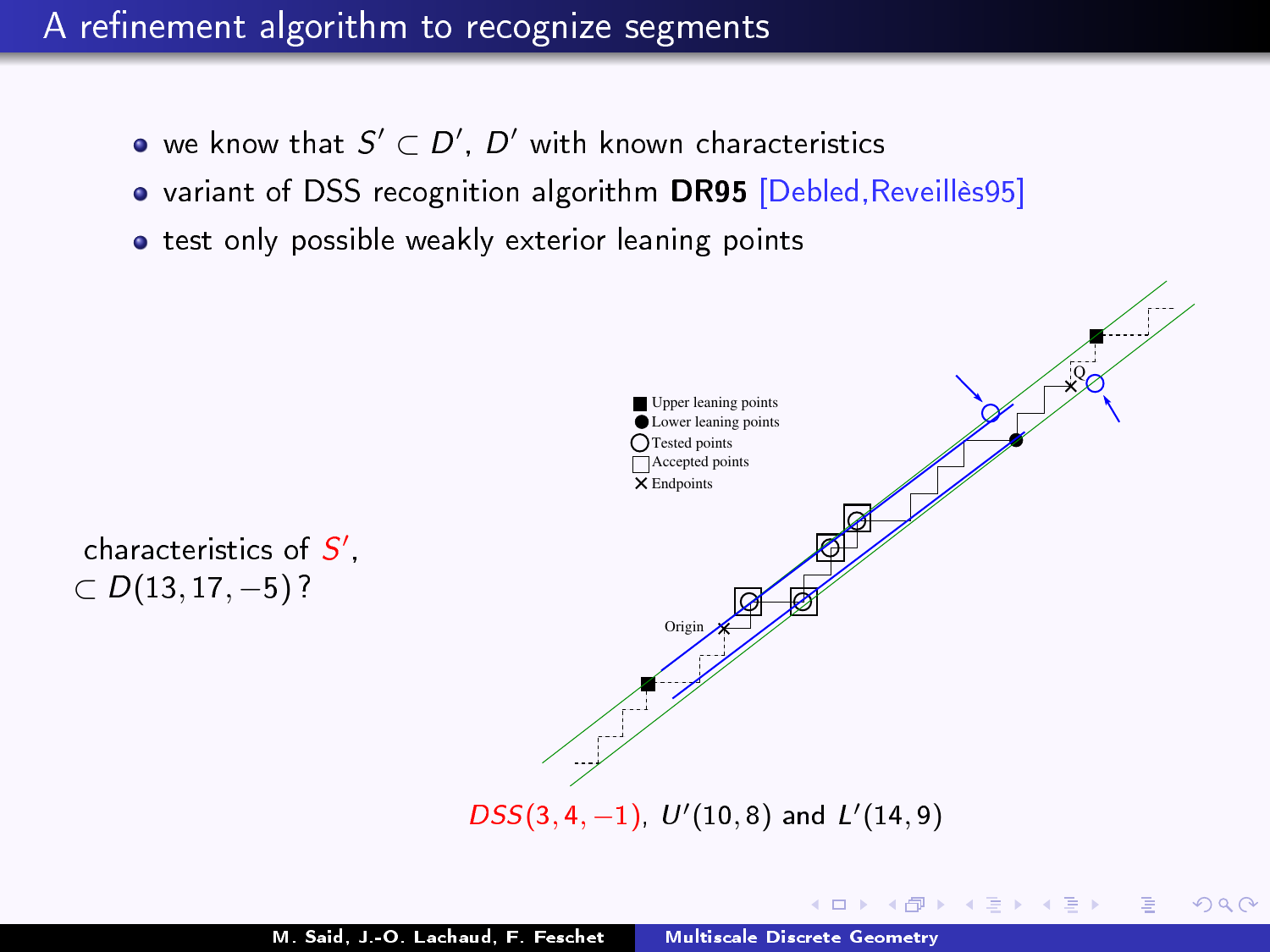- we know that  $S'\subset D'$ ,  $D'$  with known characteristics
- variant of DSS recognition algorithm DR95 [Debled, Reveillès95]
- **o** test only possible weakly exterior leaning points



 $QQ$ 

∢ロト ∢母ト ∢ヨト ∢ヨト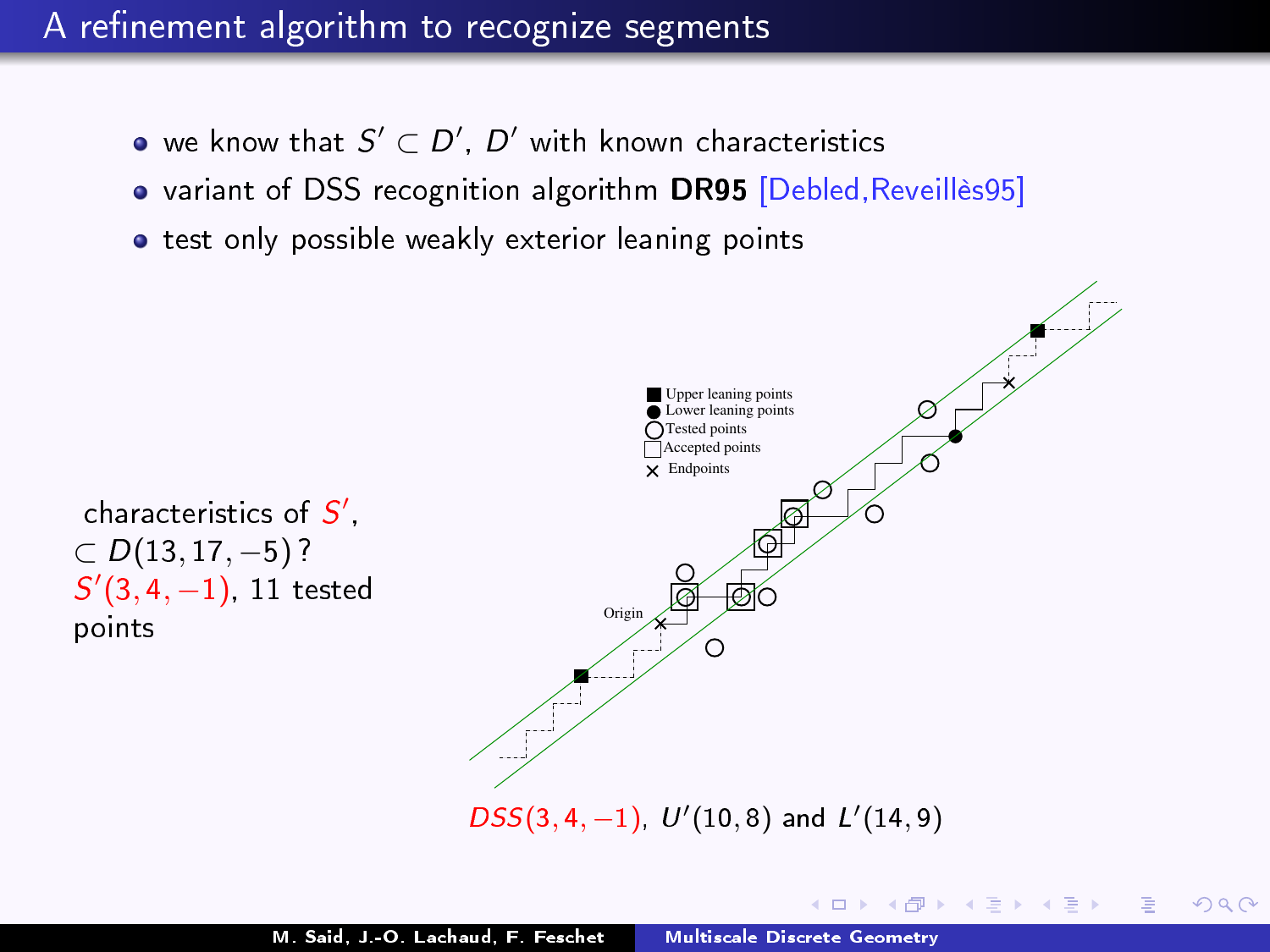## Multiscale covering of a digital contour

Multiscale computation of the boundary of a digital shape, with 164 points, decomposed into 13 segments.



#### Complexity for multiscale computation of digital shape

Output-sensitive algorithm : depends on the coefficients of the continued fractions of the slope of output segments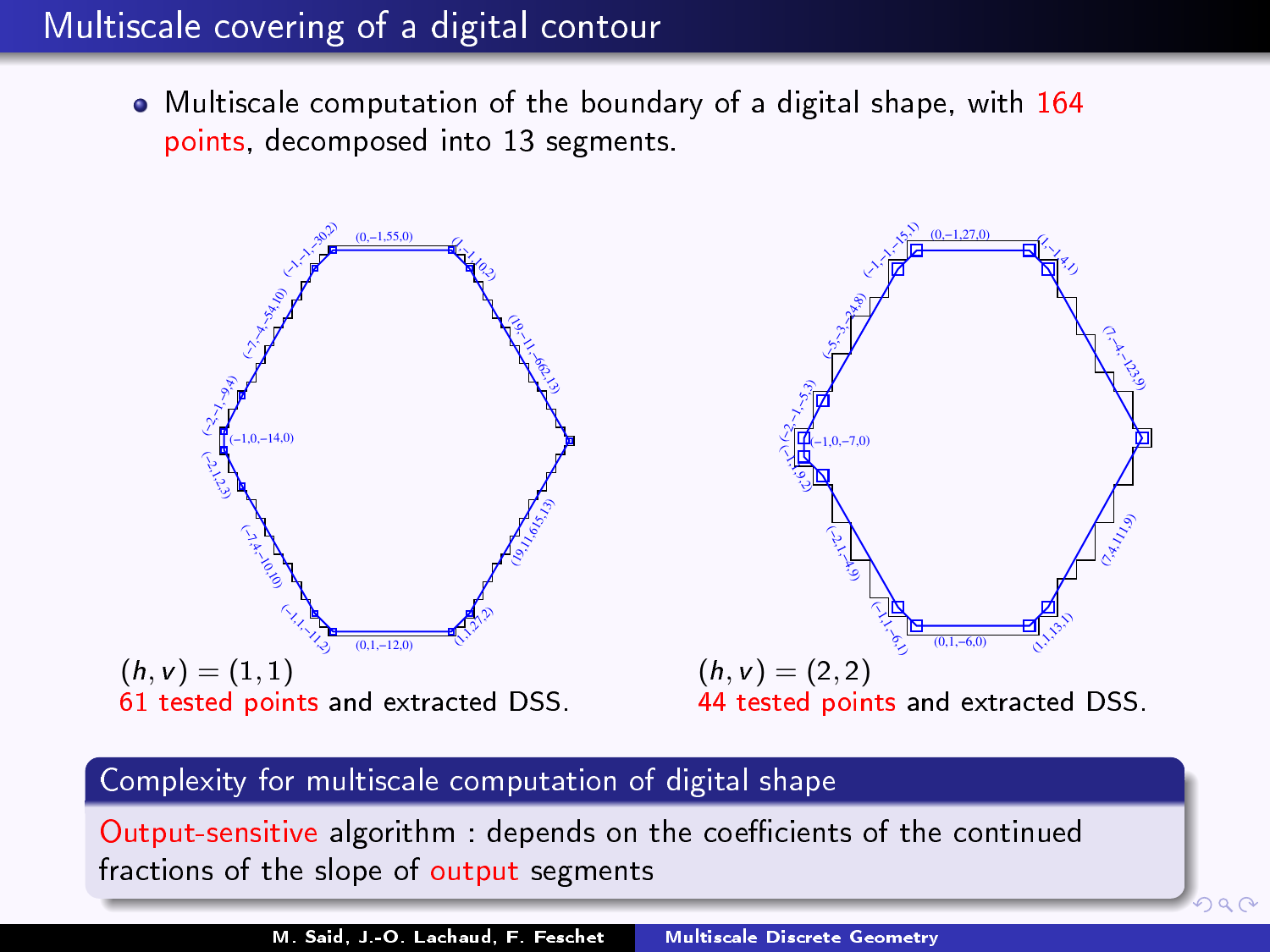- we know that  $S'\subset D'$ ,  $D'$  with known characteristics
- depends to the bottom-up moving in the Stern-Brocot Tree



 $299$ 

**B** K 重

characteristics of  $S^{\prime}$  ,  $\subset D'(13, 18, 16)$ ?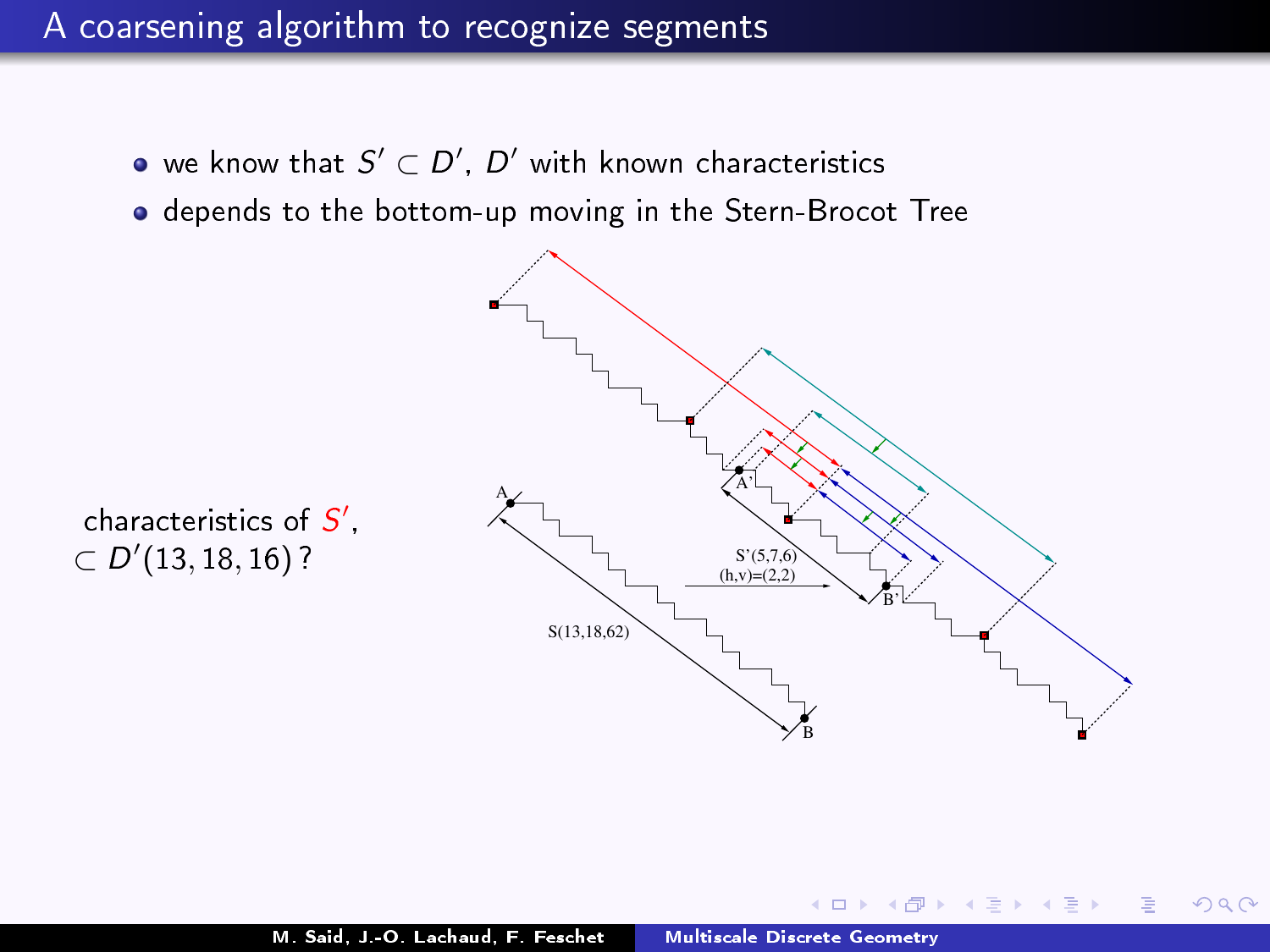- we know that  $S'\subset D'$ ,  $D'$  with known characteristics
- depends to the bottom-up moving in the Stern-Brocot Tree

```
characteristics of S^{\prime},\subset D'(13, 18, 16) ?
Complexity :
\overline{O(n-n_1)}, where
n = \sum_{i=0}^{n} u_n with
\frac{13}{18} = [u_0, \ldots, u_n], and
n_1 = \sum_{i=0}^{n_1} u_{n_1} with
\frac{1}{1} = [u_0, \ldots, u_{n_1}].
```


化重新 化重新

 $209$ 

Left Lower Slope,  $S_1(1,1)$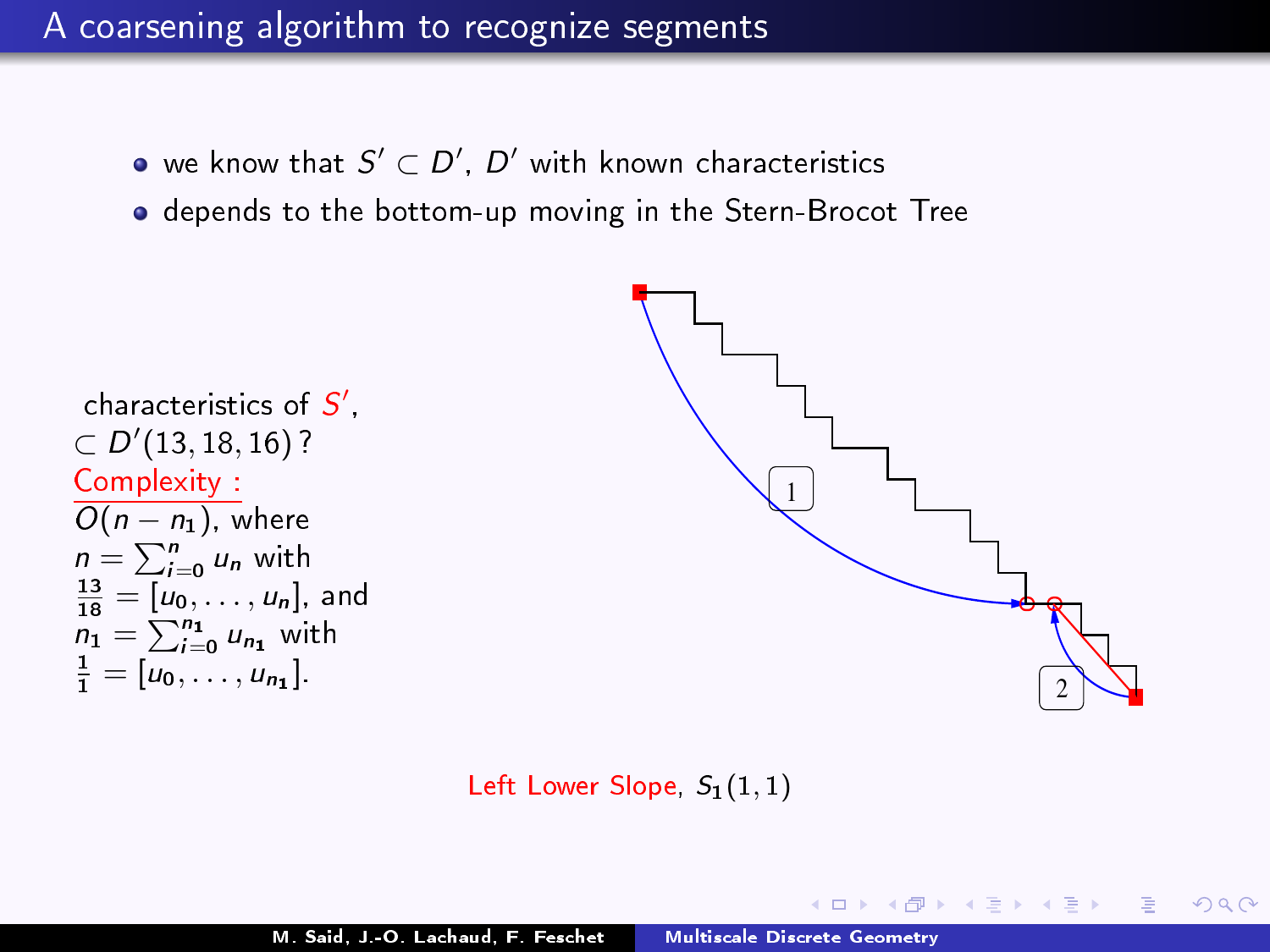- we know that  $S'\subset D'$ ,  $D'$  with known characteristics
- depends to the bottom-up moving in the Stern-Brocot Tree



 $QQQ$ 

- 4 重 8 - 4 重 8

Right Lower Slope,  $S<sub>2</sub>(2, 3)$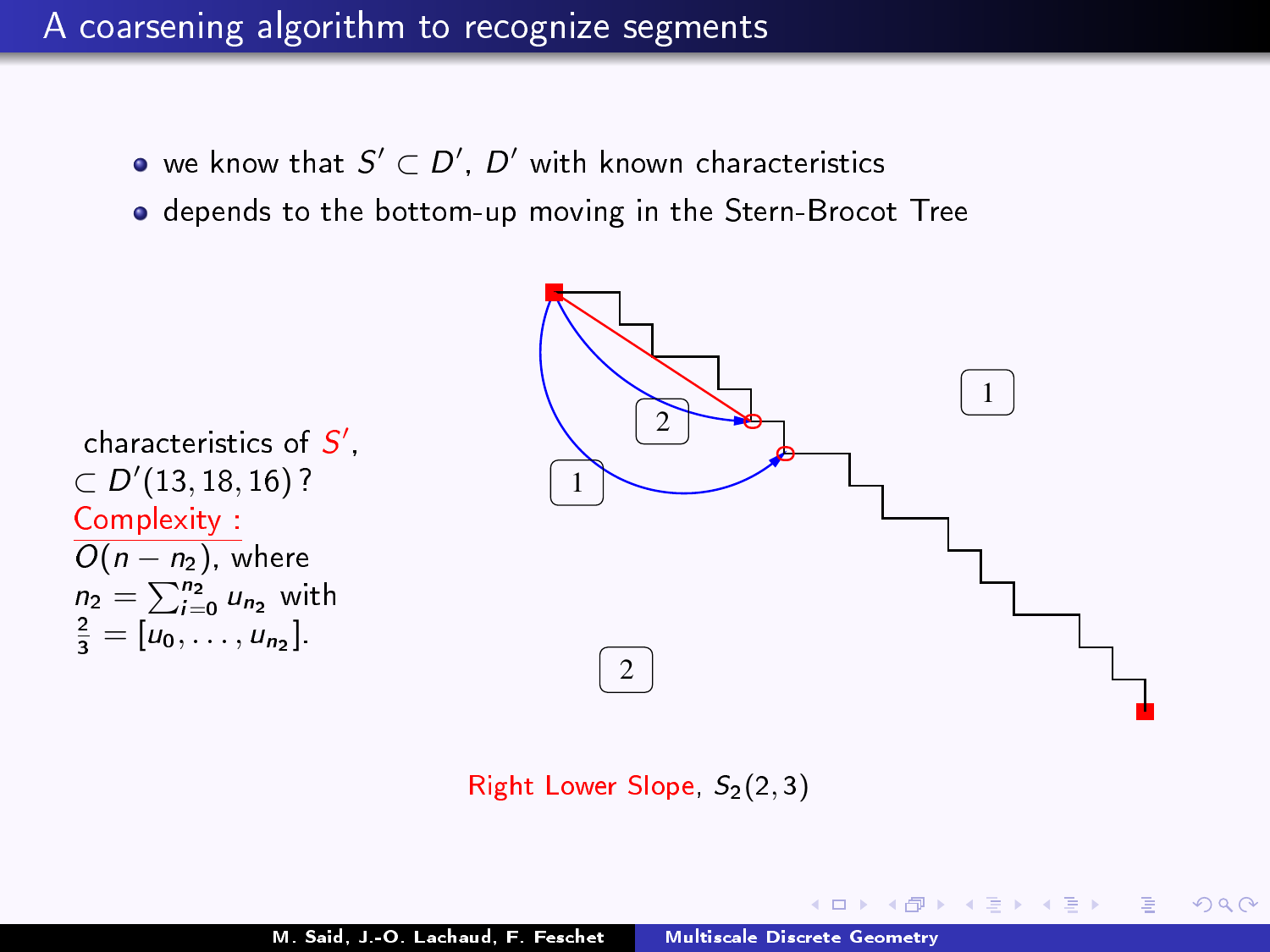- we know that  $S'\subset D'$ ,  $D'$  with known characteristics
- depends to the bottom-up moving in the Stern-Brocot Tree



Upper Slope,  $S_3(5,7)$ 

 $QQQ$ 

∢ 重 ≯ → 重 ≯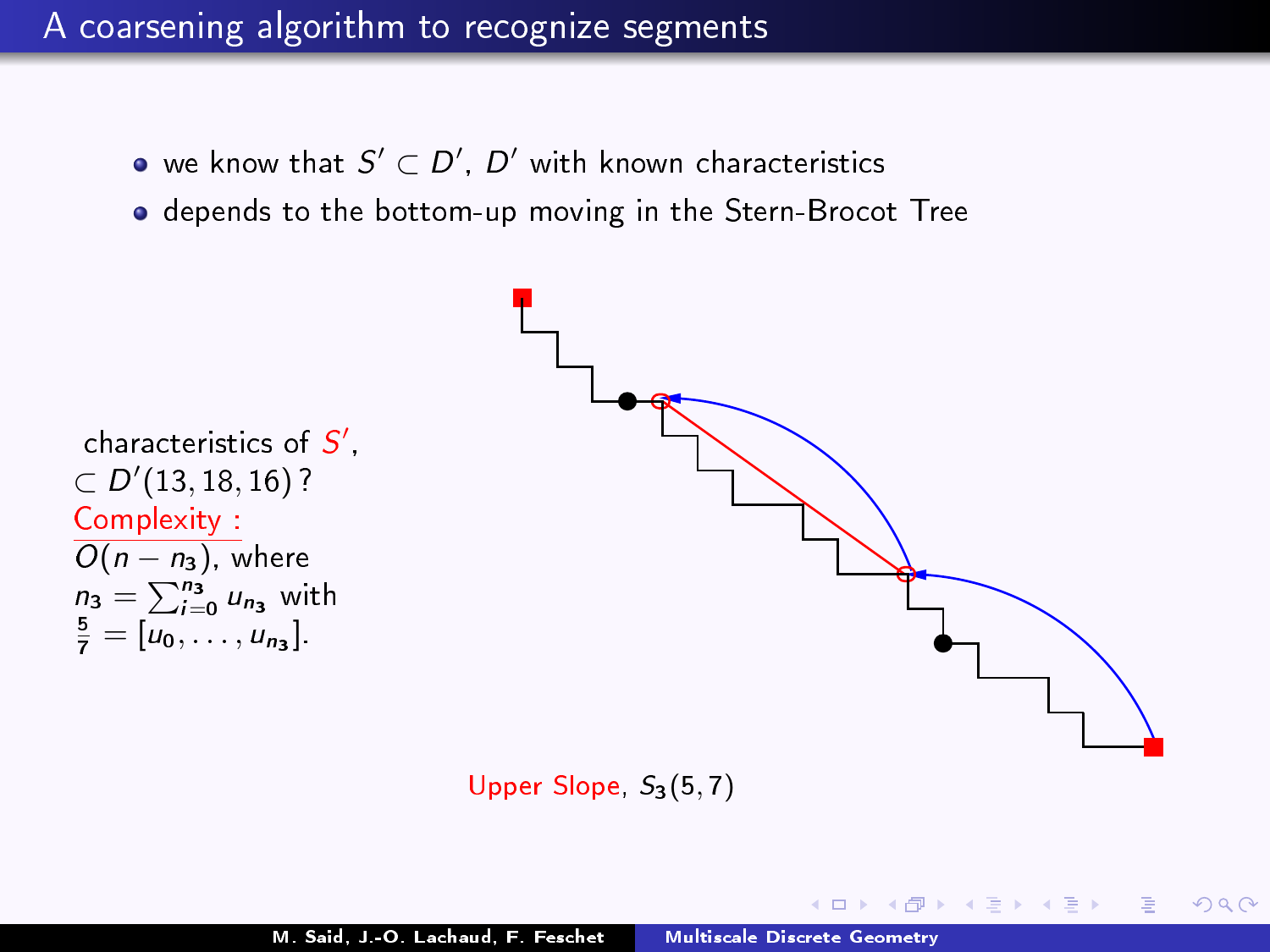#### The slope of  $S'$  is :

Slope of 
$$
S'
$$
 = DeepestSlope( $S_1$ ,  $S_2$ ,  $S_3$ ) =  $S_3$  = (5, 7, 6).

The computational complexity of this algorithm is :

$$
O(n - n'), where n' = min{n1, n2, n3}.
$$

医头面的头面的人

 $\overline{a}$ 

 $\equiv$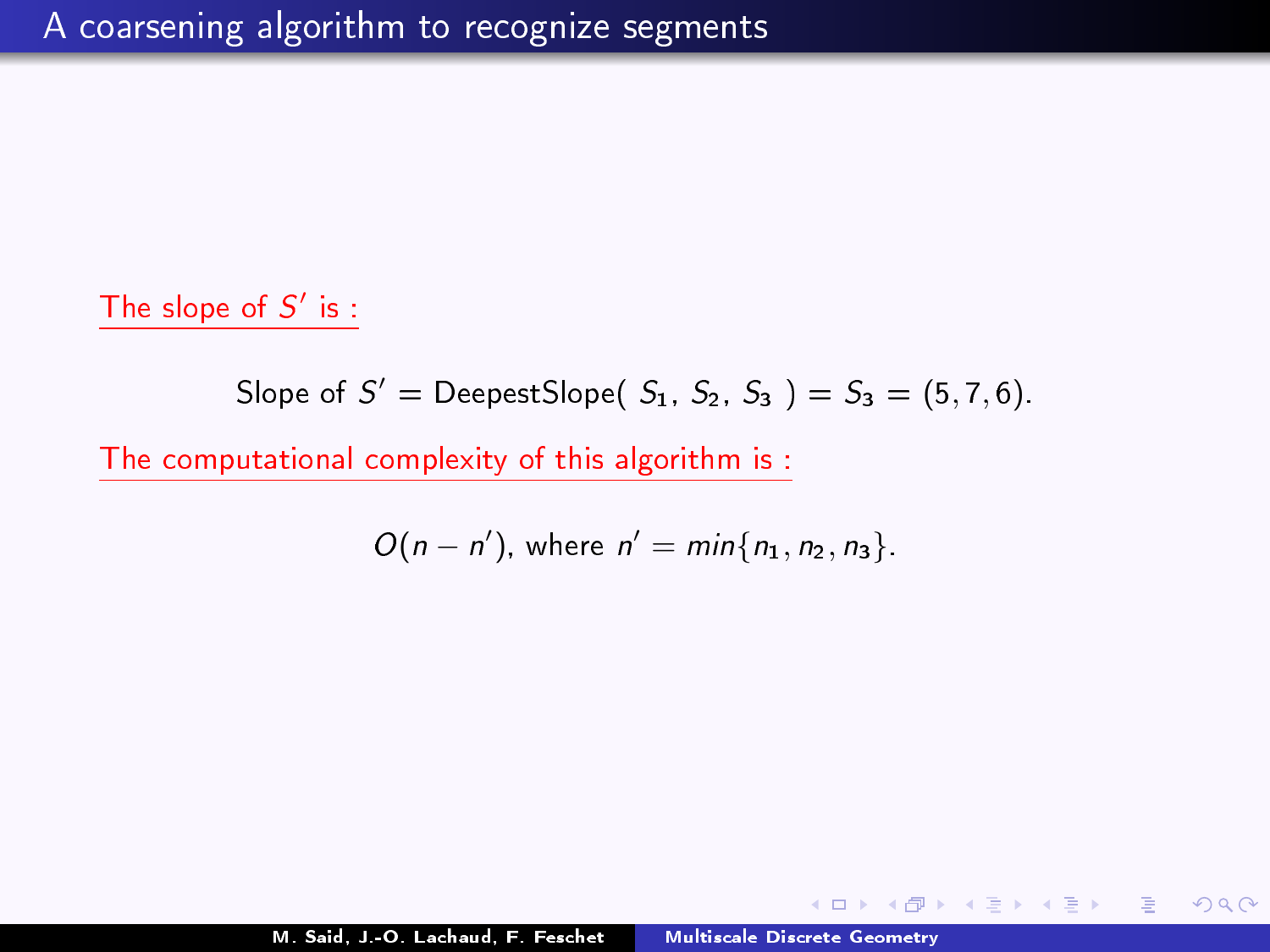- **Given a DSS S**
- Build two DSL whose intersection contains S (related to the downward moves in the Stern-Brocot tree),
- **Its main connected part has the same arithmetic characteristics, same** number of patterns.

#### Proposition 1 (Even Slope)

The main connected part S of the intersection between  $E(z_{2i+1})$  with  $z_{2i+1} =$  $[0, u_1, ..., u_{2i}, \delta]$  and  $E(z'_{2i+2})$  with  $z'_{2i+2} = [0, u_1, ..., u_{2i} - 1, 1, \delta]$  is defined as their common part as placed below :

$$
\begin{array}{c|c|c} & E(z_{2i})^{\delta} & \\ \hline & E(z_{2i+1}) & E(z_{2i+1}) & \\ \hline & E(z_{2i+2}^{\prime}) & E(z_{2i+2}^{\prime}) \ldots & \\ \hline & S & & \\ \hline \end{array}
$$

The word S is exactly  $w_1 E(z_2) \delta w_2$ , with  $w_1 = E(z_1)^{u_2} \cdots E(z_{2i-2k-1})^{u_{2i-2k}}$  $\cdots$   $E(z_{2i-3})^{u_{2i-2}}$   $E(z_{2i-1})^{u_{2i}-1}$  and  $w_2 = E(z_{2i-2})^{u_{2i-1}}$   $\cdots$   $E(z_{2i-2k})^{u_{2i-2k+1}}$  $\cdots E(z_2)^{u_3} E(z_0)^{u_1}$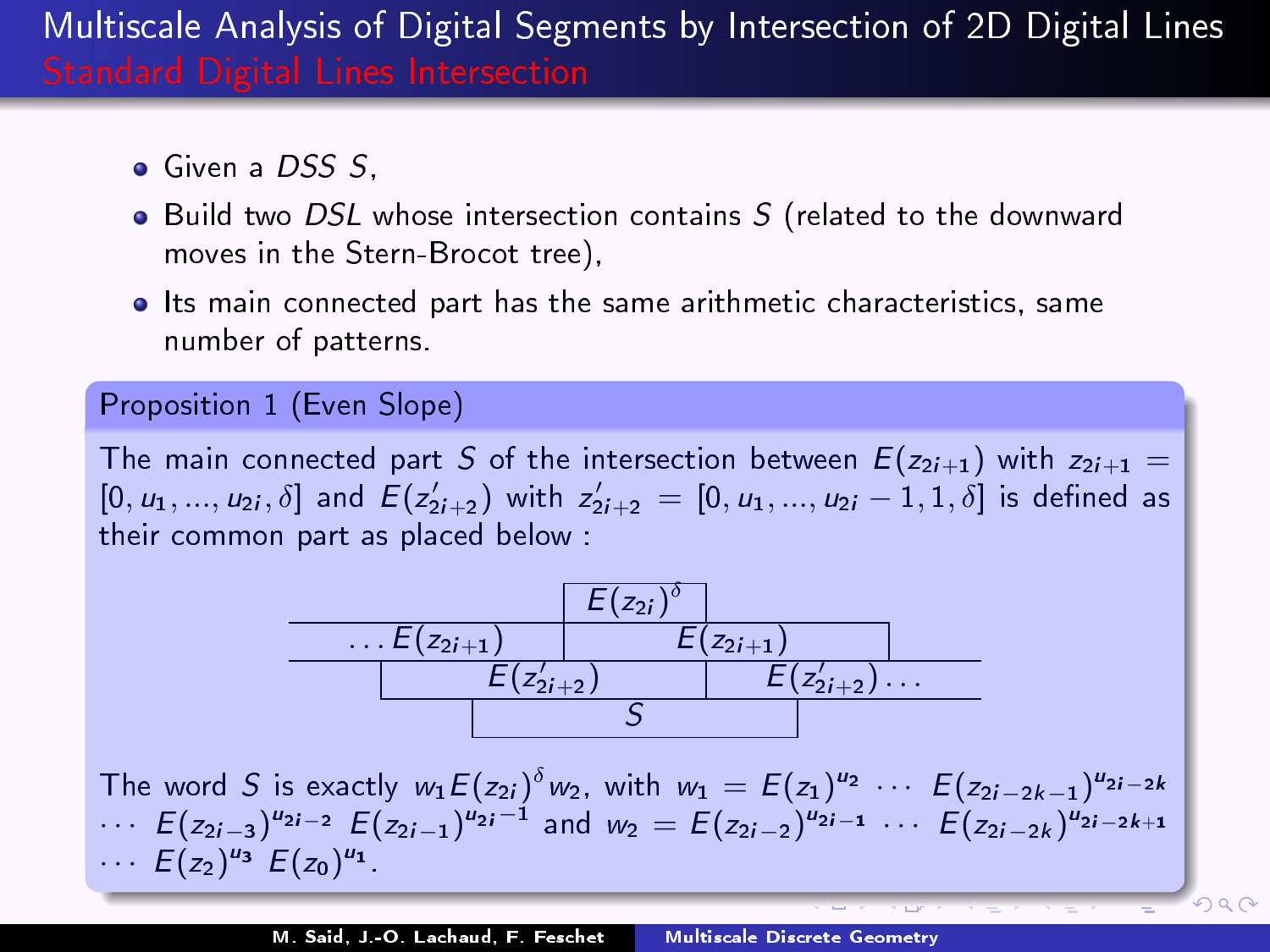Example : Even Slope



Fig.: Intersection of two patterns  $E(z_3)$  and  $E(z_4^{'})$ , where  $S$  is the main connected part of their intersection.

E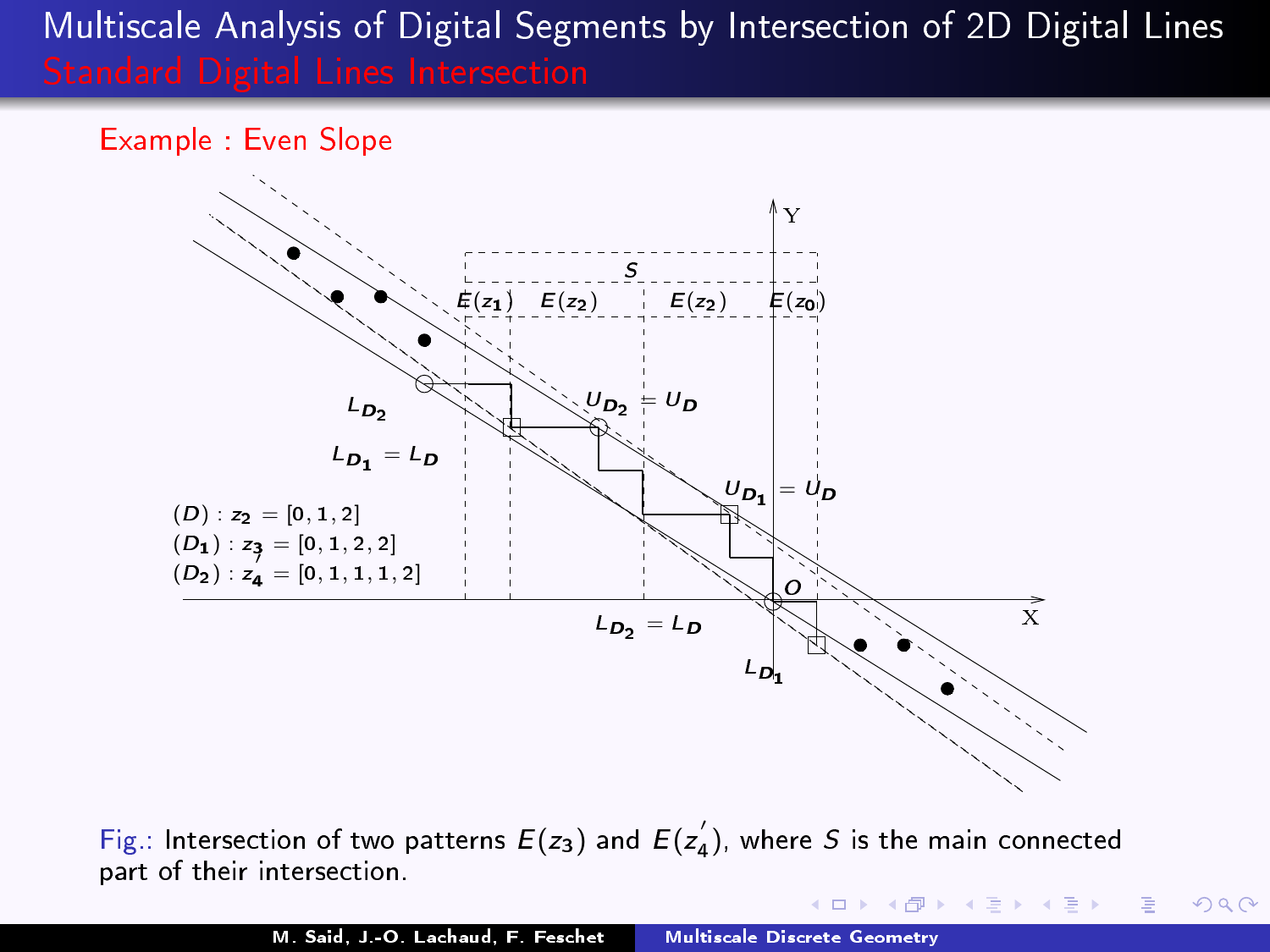Proposition 2 (Odd Slope)

The main connected part S of the intersection between  $E(z_{2i+2})$  with  $z_{2i+2} =$  $[0, u_1, ..., u_{2i+1}, \delta]$  and  $E(z'_{2i+3})$  with  $z'_{2i+3} = [0, u_1, ..., u_{2i+1} - 1, 1, \delta]$  is defined as their common part as placed below :



The word S is exactly  $w_1 E(z_{2i+1})^\delta w_2$ , with  $w_1 = E(z_1)^{u_2} E(z_3)^{u_4}$  $\cdots$   $E(z_{2i-2k-1})^{u_{2i-2k}}$   $\cdots$   $E(z_{2i-3})^{u_{2i-2}}$   $E(z_{2i-1})^{u_{2i}}$  and  $w_2$  =  $E(z_{2i})^{u_{2i+1}-1}E(z_{2i-2})^{u_{2i-1}}E(z_{2i-4})^{u_{2i-3}}$   $\cdots$   $E(z_{2i-2k})^{u_{2i-2k+1}}$   $\cdots$  $E(z_2)^{u_3}E(z_0)^{u_1}$ 

 $\langle \overline{m} \rangle$   $\langle \overline{z} \rangle$   $\langle \overline{z} \rangle$   $\langle \overline{z} \rangle$   $\langle \overline{z} \rangle$   $\langle \overline{z} \rangle$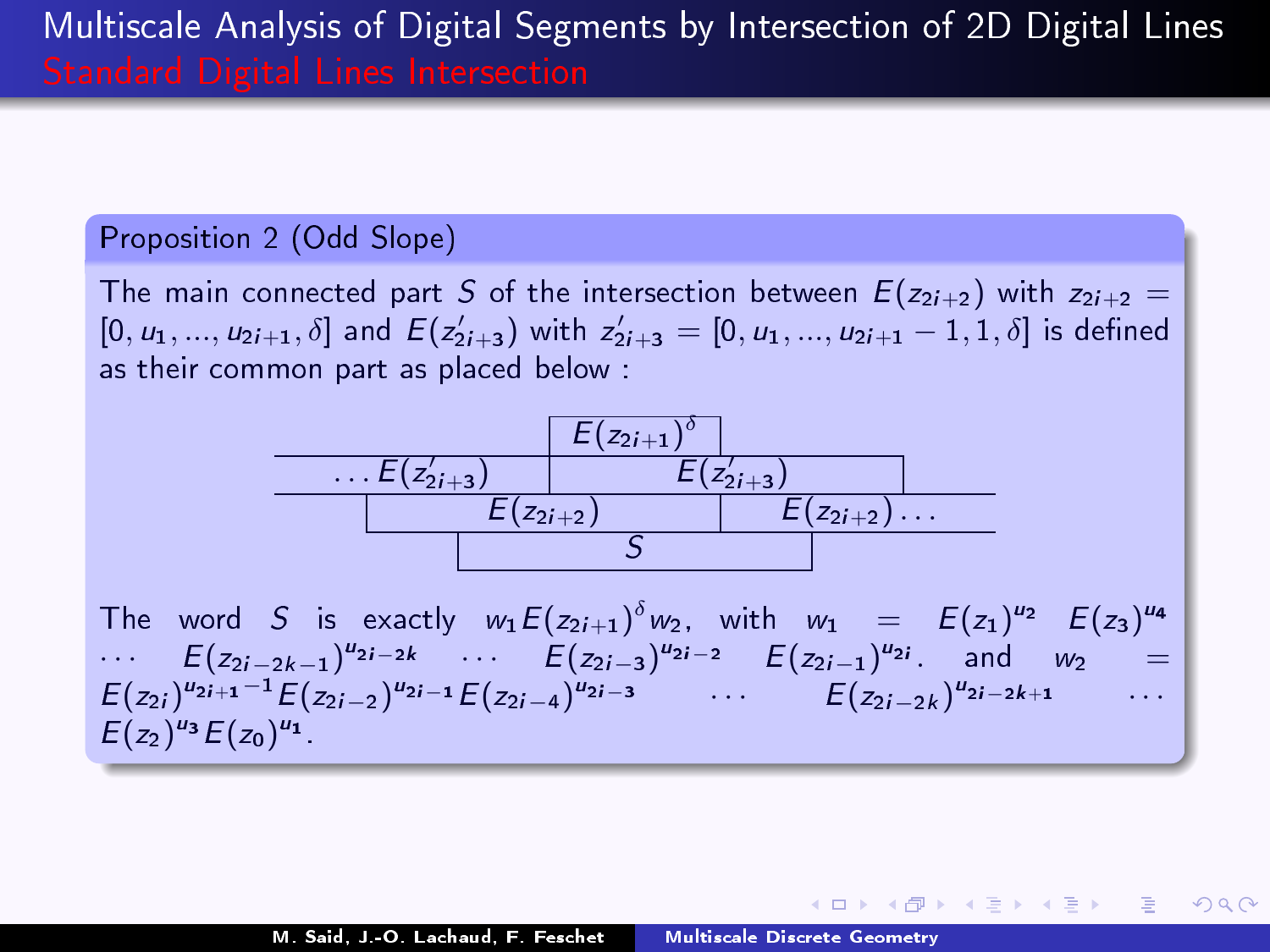Example : Odd Slope



Fig.: Intersection of two patterns  $E(z_4)$  and  $E(z_5^{'})$ , where  $S$  is the main connected part of their intersection.

 $\langle \overline{m} \rangle$   $\rightarrow$   $\pm$   $\rightarrow$   $\pm$   $\pm$   $\rightarrow$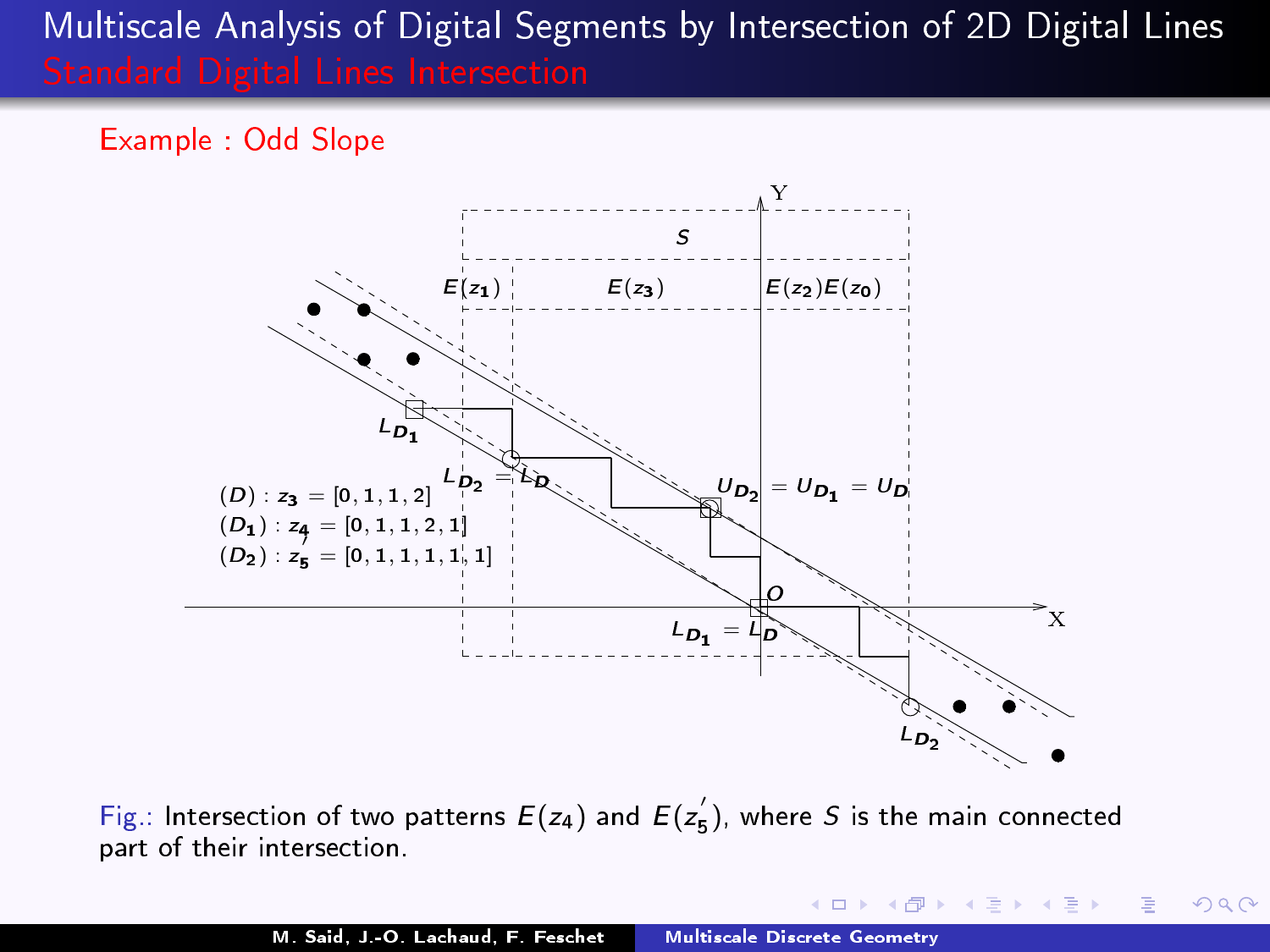The coordinates of the lower leaning points of  $D_1$  and  $D_2$  of remainders :

- $\bullet$   $\delta\mu + \mu \delta$  and  $\delta\mu$  respectively in the even complexity, or
- $\delta \mu$  and  $\delta \mu + \mu \delta$  respectively in the odd complexity, are given by :

|                 | ν,                                               | D,                                             |
|-----------------|--------------------------------------------------|------------------------------------------------|
| $D$ has an even | $(\mu(b))$<br>$q_{2i-1}$ )                       | $(\mu(b - q_{2i-1}), \mu(p_{2i-1} -$           |
| slope           | $\delta q_{2i}, \mu (p_{2i-1} - a)$<br>$+$       | a)) + $k(-(\delta + 1)q_{2i} +$                |
|                 | $\delta p_{2i}$ ) + $k(-\delta q_{2i})$          | $-   q_{2i-1}, (\delta+1)p_{2i}-p_{2i-1}) $    |
|                 | $q_{2i-1}, \delta p_{2i} + p_{2i-1})$            |                                                |
| D has an odd    | $(\mu q_{2i}, -\mu p_{2i})$                      | $(\mu q_{2i} - \delta q_{2i+1}, -\mu p_{2i} +$ |
| slope           | $k(-\delta q_{2i+1} - q_{2i}, \delta p_{2i+1} +$ | $\delta p_{2i+1}$ + $k(-(\delta$<br>$^{+}$     |
|                 | $p_{2i}$ )                                       | $1)q_{2i+1}$ + $q_{2i}$ , ( $\delta$<br>$^+$   |
|                 |                                                  | $1)p_{2i+1} - p_{2i}$                          |

医阿雷氏阿雷氏征

 $\equiv$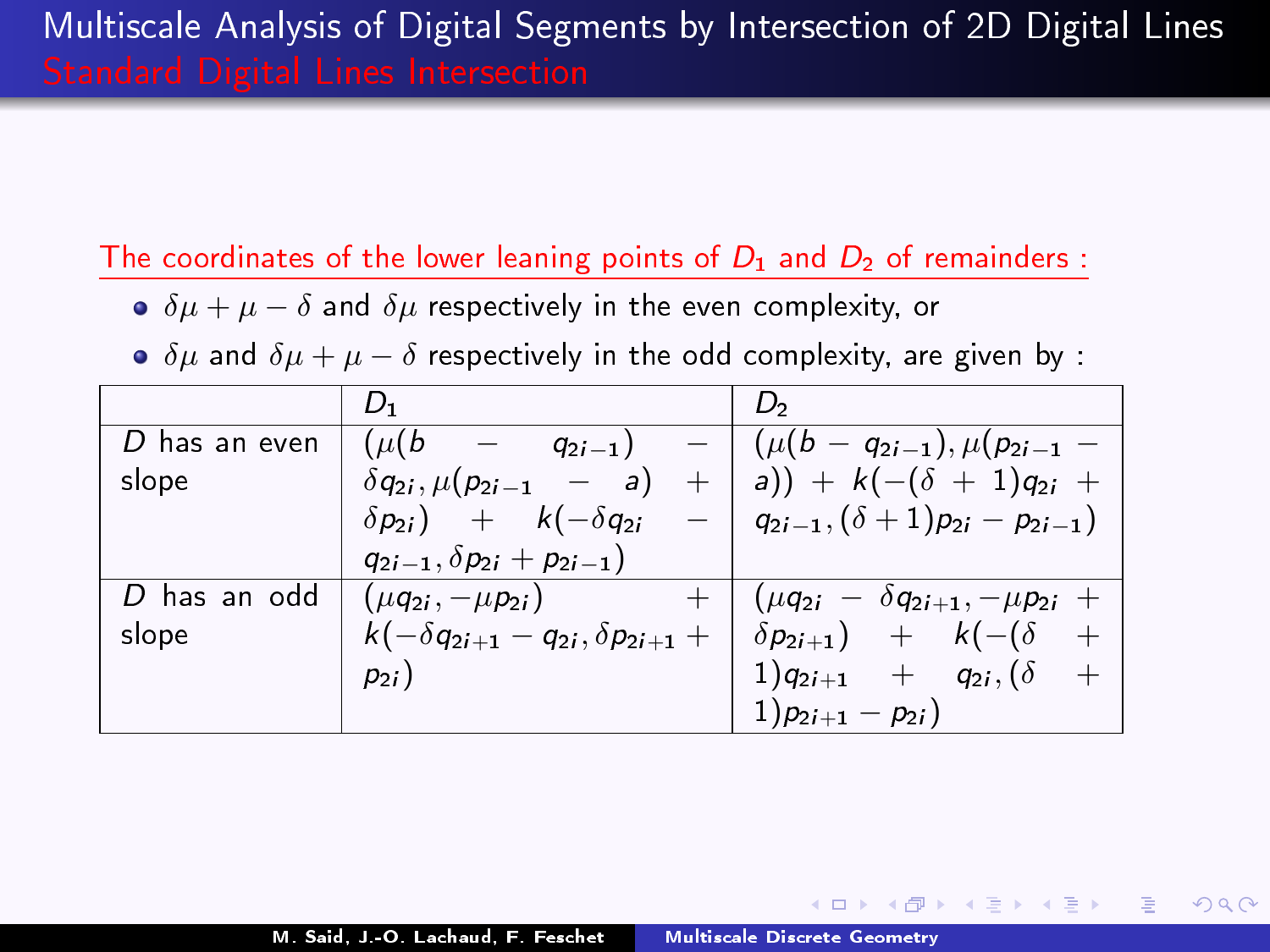#### Proposition 3

Let  $D_1(a_1, b_1, \mu_1)$  and  $D_2(a_2, b_2, \mu_2)$  be two standard DSL of slopes  $\frac{a_1}{b_1}$  =  $[0, u_1, ..., u_n, \delta]$  and  $\frac{a_2}{b_2} = [0, u_1, ..., u_n - 1, 1, \delta]$ , where n=2i even or n=2i+1 odd,  $\mu_1 = \delta \mu + (2i + 1 - n)(\mu - \delta)$  and  $\mu_2 = \delta \mu + (n - 2i)(\mu - \delta)$ . Then their main connected part is a DSS of slope  $z_n$  with  $\delta$  patterns and shift  $\mu$ .

医间周的 间面的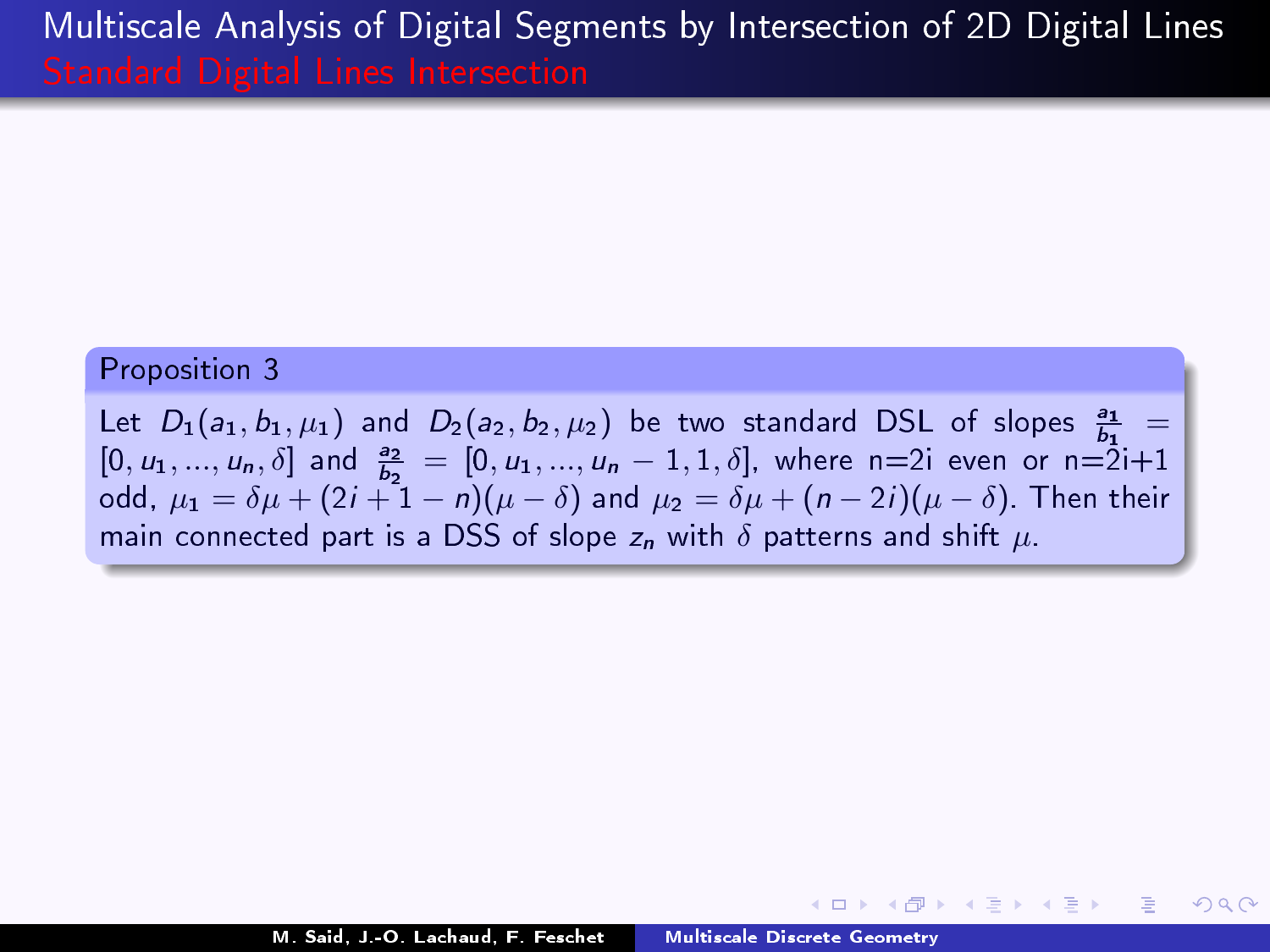• Input :  $D_1(a_1, b_1, \mu_1)$  and  $D_2(a_2, b_2, \mu_2)$ 

 $\bullet$  Using Theorem 1 to compute the characteristics of  $\Delta_1$  and  $\Delta_2$ .

$$
-p1 + Q21 - Q11 + SI1 \le a'1X + b'1Y < Q31 - Q21 + SS1 \quad (Δ1) -p2 + Q22 - Q12 + SI2 \le a'2X + b'2Y < Q32 - Q22 + SS2 \quad (Δ2)
$$

#### Theorem

The digital intersection of two digital straight lines  $\Delta_1$  and  $\Delta_2$  of  $S(h, v)$  covering respectively the two digital straight lines  $D_1$  and  $D_2$  of  $\mathbb{Z}^2$  is defined by :

$$
A^1 \leq X' < B^1 \tag{1}
$$

 $QQ$ 

4 国 国

The expression of the boundaries of Y' depends on the sign of  $\lambda_2$ :

$$
\lambda_2 > 0, -\left[\frac{-A^2 + \lambda_1 X'}{\lambda_2}\right] \le Y' < -\left[\frac{-B^2 + \lambda_1 X'}{\lambda_2}\right]
$$
 (2)

$$
\lambda_2<0, \left[\frac{B^2-\lambda_1X'}{\lambda_2}\right]+1\leq Y'<\left[\frac{A^2-\lambda_1X'}{\lambda_2}\right]+1\qquad \qquad (3)
$$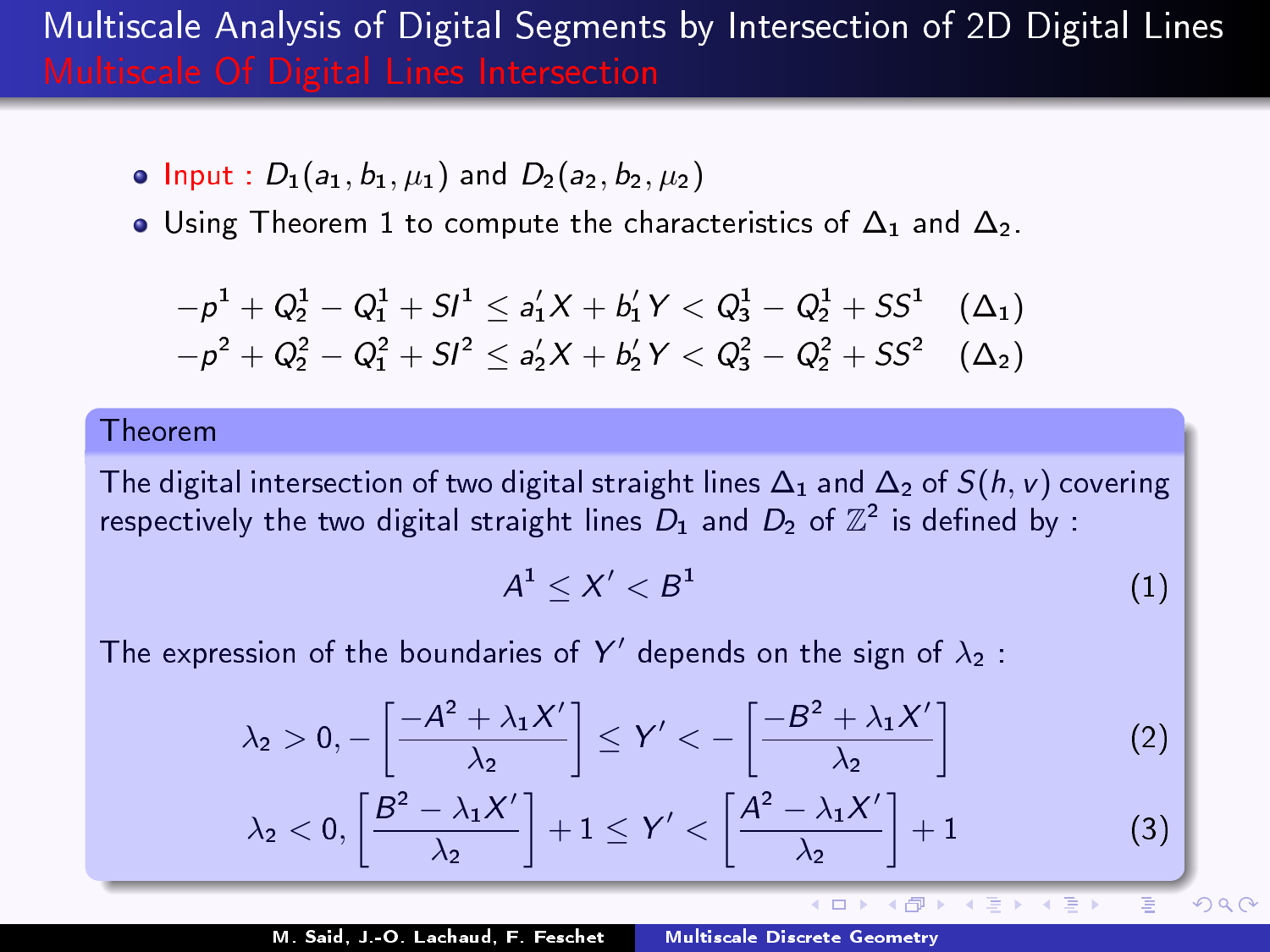#### **Example**



Fig.: Intersection of  $D_1(3, 4, 3)$  drawn as light green boxes and  $D_2(3, 5, 2)$  drawn as brown boxes, their intersection is drawn by red boxes.

K個→ K 君→ K 君→ 〈君〉 ◆ 9.00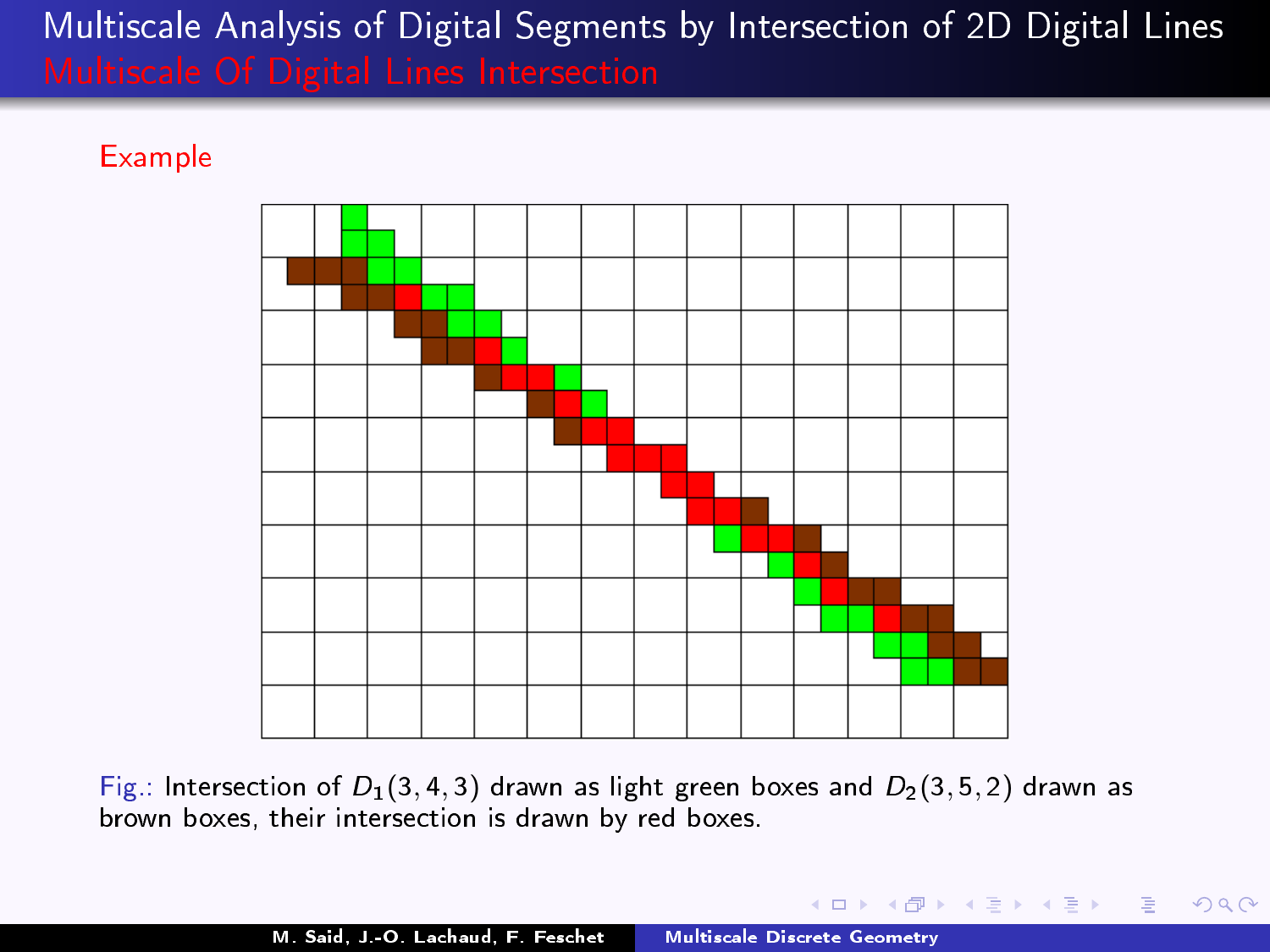#### **Example**



Fig.: Intersection of  $\Delta_1(3, 4, -2)$  drawn as light green boxes and  $\Delta_2(3, 5, -3)$  drawn as brown boxes, and their intersection is drawn by red boxes.

( @ ) ( E ) ( E ) = E ( O Q ( O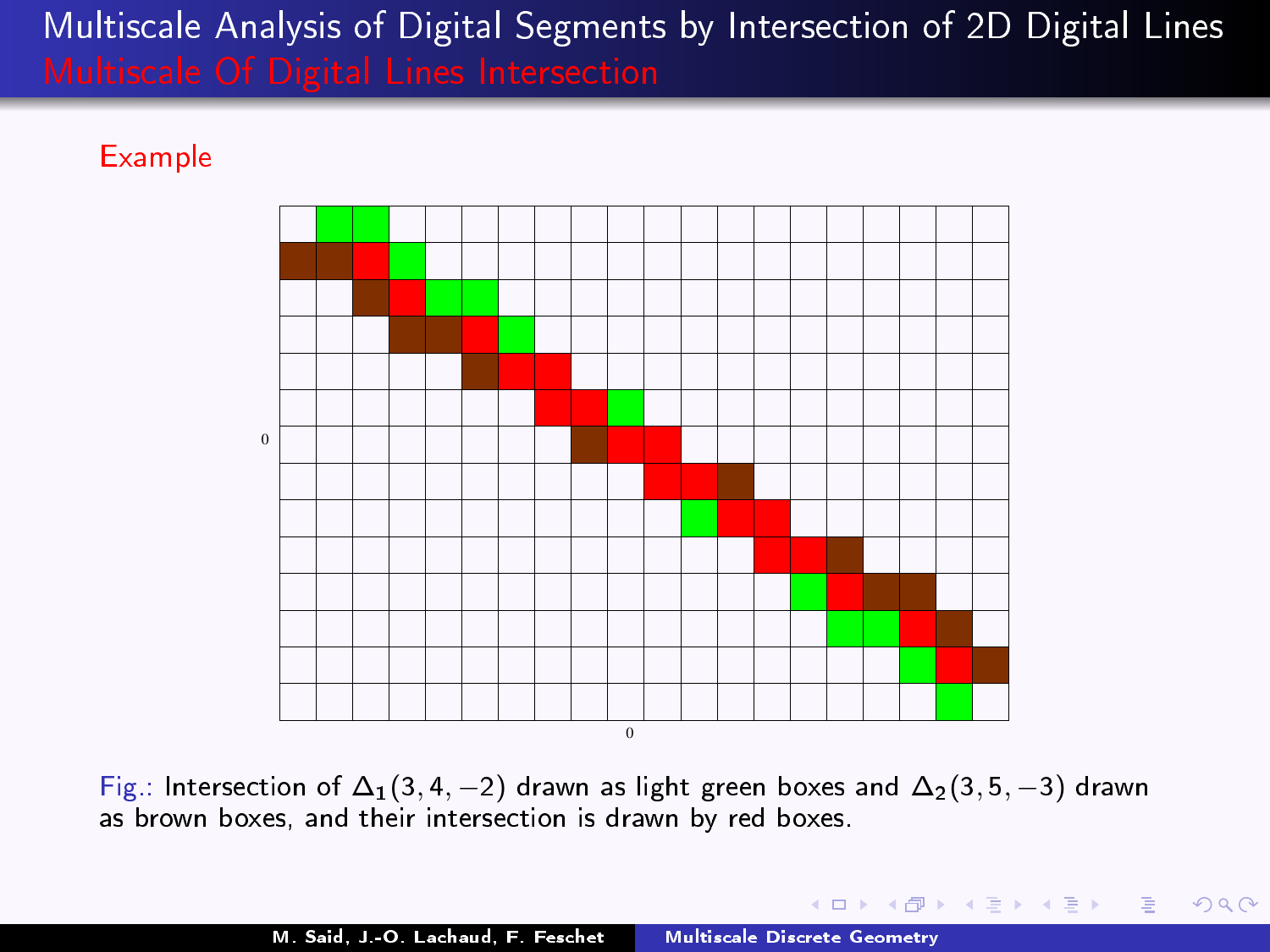#### Theorem 4

Let  $n_{I\!\!P}(\Delta_1,\Delta_2)$  be a number of intersection points of  $\Delta_1$  and  $\Delta_2$  and  $n_{\small{P}}(X^{'})$  be the number of points who have the same abscissa  $\boldsymbol{X}'$  . Then,

$$
n_{IP}(\Delta_1, \Delta_2) = \sum_{X^{'}=A^1}^{B^1-1} n_P(X^{'})
$$

where,

**If**  $\lambda_2 > 0$ , then,

$$
n_P(X^{'}) = \left\{ \begin{array}{c} \left[\frac{a_2^{'} + b_2^{'} }{\lambda_2} \right] & \text{if} \quad R_1 \geq R_2\\ \left[\frac{a_2^{'} + b_2^{'} }{\lambda_2} \right] + 1 & \text{otherwise} \end{array} \right.
$$

If  $\lambda_2 < 0$ , then,

$$
n_P(X') = \left\{ \begin{array}{c} \begin{bmatrix} -a_2' - b_2'\\ \lambda_2 \end{bmatrix} & \text{if } R_1 \geq R_2\\ \begin{bmatrix} -a_2' - b_2'\\ \lambda_2 \end{bmatrix} + 1 & \text{otherwise} \end{array} \right.
$$

with 
$$
R_1 = \left\{ \frac{-A^2 + \lambda_1 X^{'}}{\lambda_2} \right\}
$$
 and  $R_2 = \left\{ \frac{-B^2 + \lambda_1 X^{'}}{\lambda_2} \right\}$ 

screte Geometry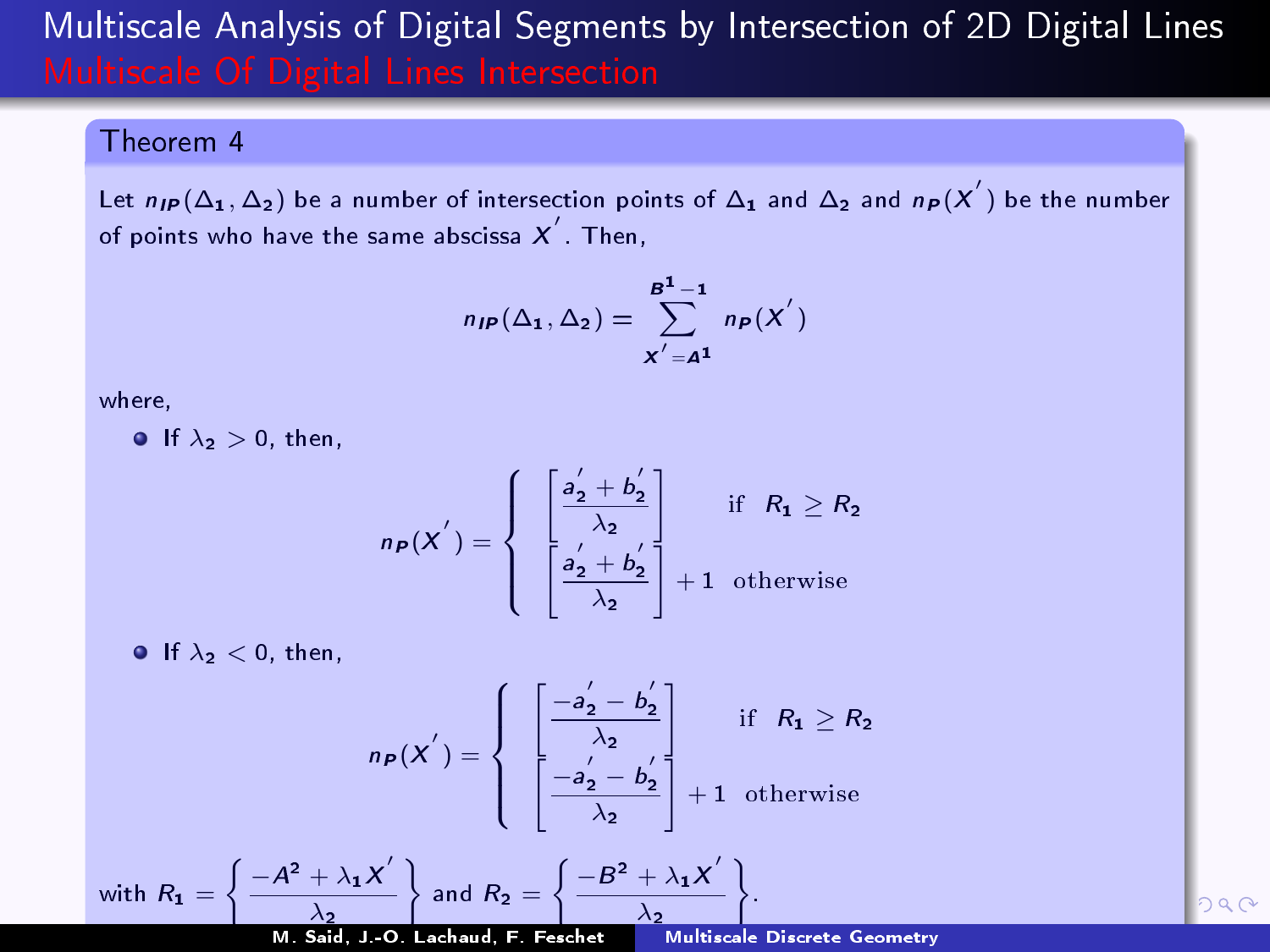## Applications to multiscale computation of digital contour with Blurred Segments

Scale Profile of a point  $p$  on a digital contour

Scale Profile :  $P_n(p)$  = sequence(*logi*,*log*( $E(L^{\mu_i})$ ) $_{i=1...n}$ , where E is the average operator,  $L^{\mu}$  are the digital lengths of the maximal segments covering  $p$  for all thickness  $\nu_i$ .

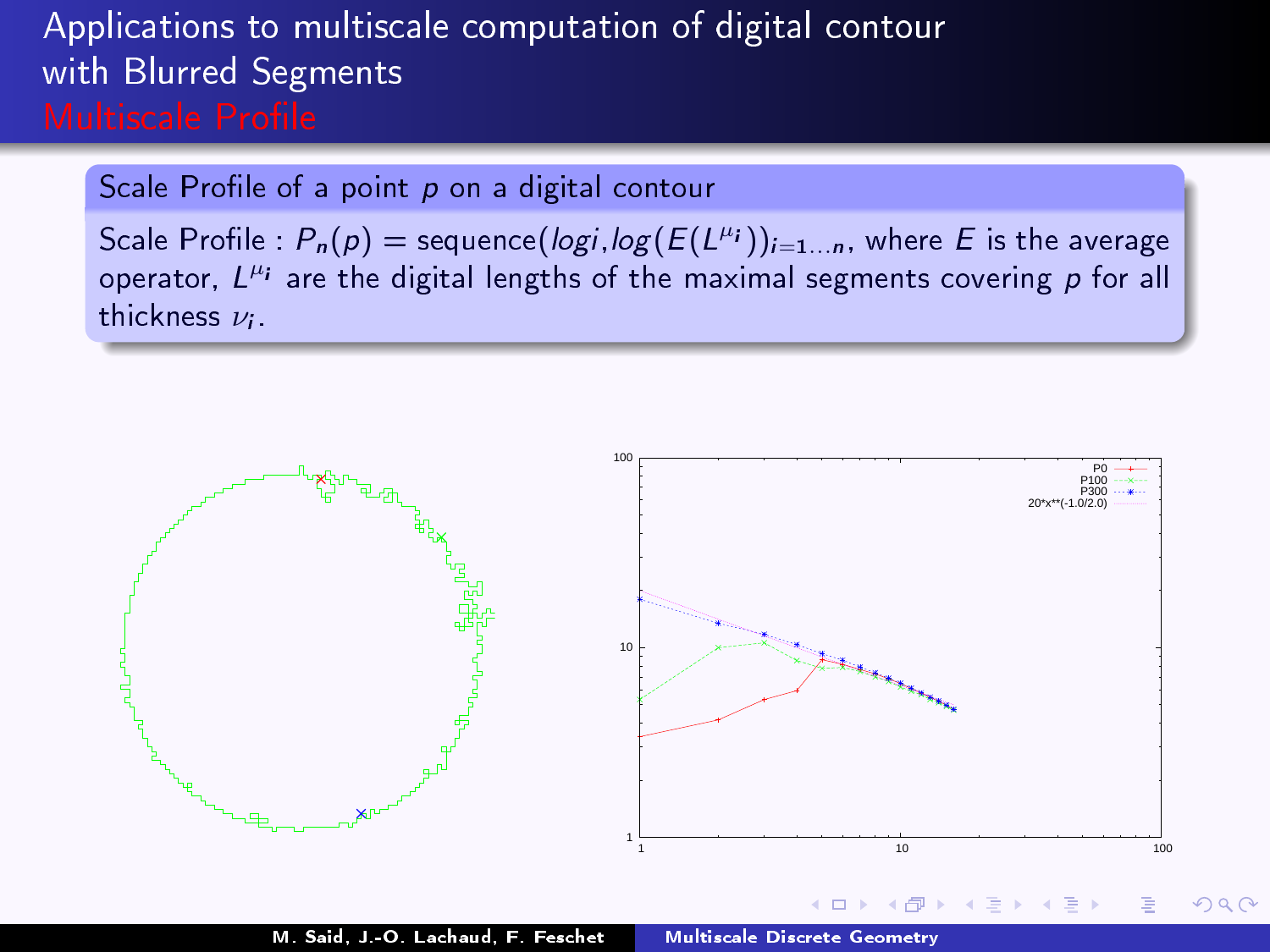Thank you for your attention

4. 0. 8.

す (御) とく き メーモ シート

■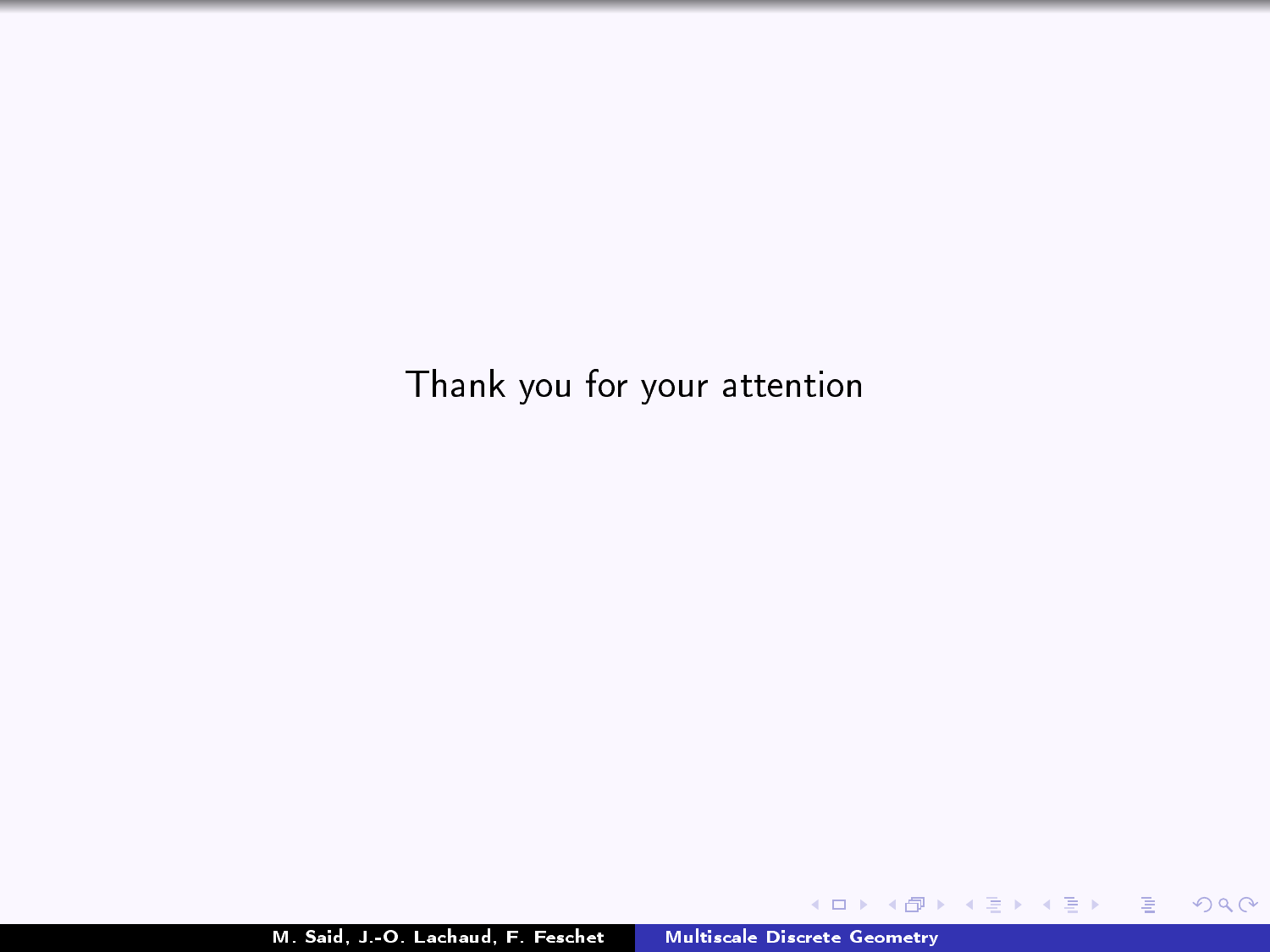#### Conclusion and Perspective

#### Conclusion

- Presented new results about the covering of discrete objects by regular tilings  $(h, v)$ .
- Presented a novel fast DSS recognition algorithm.
- computational complexity is  $\Theta(\sum_{i=0}^k u_k)$ .
- Compute the exact multiscale covering of a digital contour in a time proportional to  $M\times \overline{U}$ , where  $\overline{U}$  is the average of the partial quotient sum of the *output* subsampled DSS
- In most cases, this is clearly sublinear, and at worst, linear in the size of the contour.

#### Perspective

• This work is a first step towards the multi-scale computation of the tangential cover, a fundamental representation of digital curves.

K 御 × × 唐 × × 唐 ×